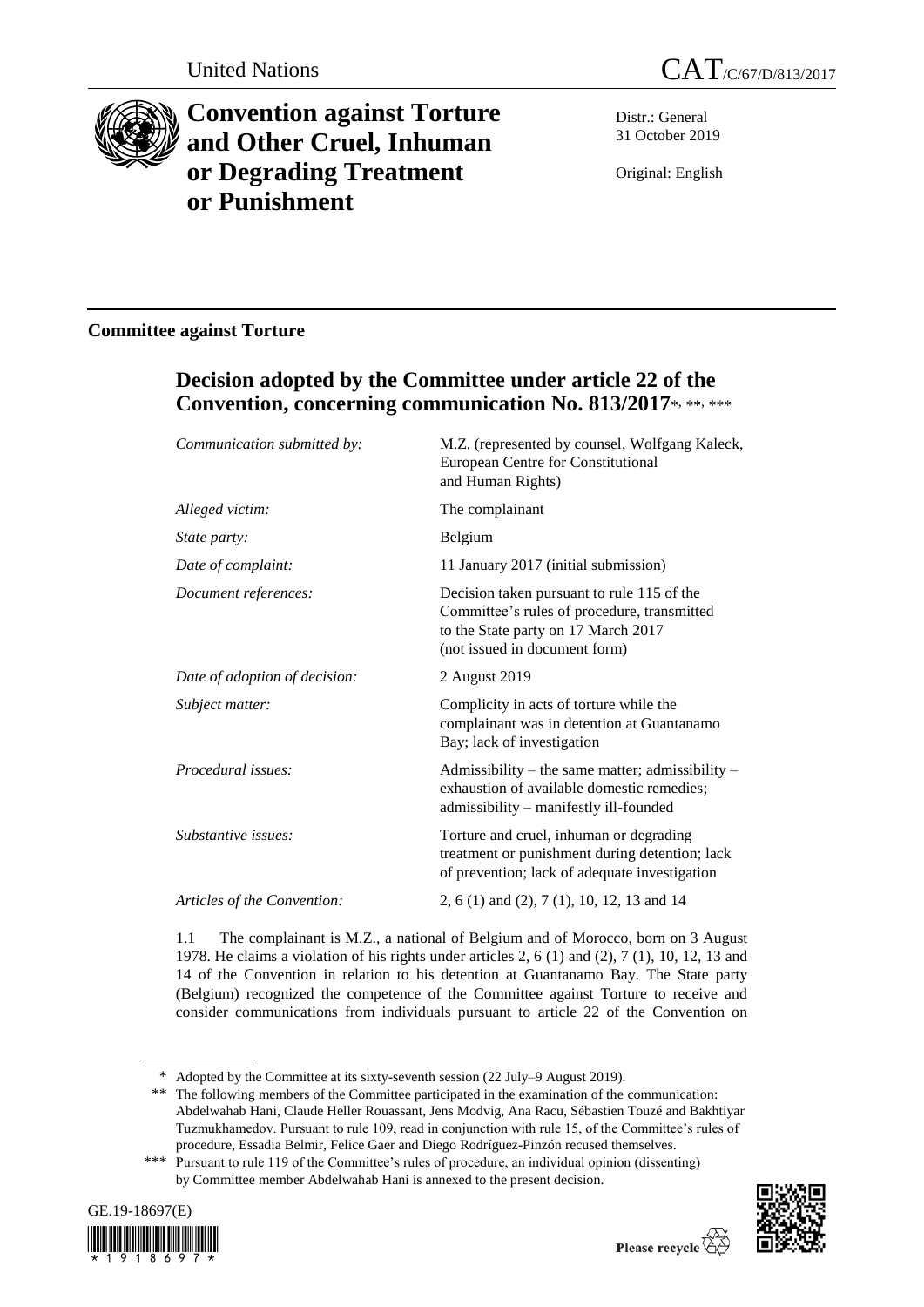25 June 1999. The complainant is represented by counsel, Wolfgang Kaleck, of the European Centre for Constitutional and Human Rights.

1.2 On 17 May 2017, the State party requested that the admissibility of the complaint be examined separately from the merits. On 6 March 2018, the Committee decided, in accordance with rule 115, paragraph 3, of its rules of procedure, to examine the admissibility of the complaint together with its merits.

### **The facts as submitted by the complainant**

2.1 The complainant submits that he was detained in the military base of the United States of America at Guantanamo Bay, Cuba, between 15 February 2002 and 25 April 2005. The complainant explains that during his detention he was subjected to various acts of torture and ill-treatment, such as: physical violence, including beatings on his head with metal chairs, against the back of his neck, and with sticks on his hands and feet, as well as having his head banged against a wall and the floor; psychological abuse, such as death threats, humiliation, and allegations about his sexual behaviour; sensory deprivation through blindfolding, exposure to extreme temperatures, stress positions, exposure to loud music, and sleep deprivation. The complainant explains that as a result of this situation, he suffered and continues to suffer from chronic post-traumatic stress disorder as well as paranoia and other psychotic symptoms.<sup>1</sup>

2.2 The complainant submits that the detention centre at Guantanamo Bay was intended to be a facility beyond the reach of the law and that the detention programme was orchestrated by senior United States government officials.

2.3 The complainant explains that during his detention at Guantanamo Bay he was held without charge, he was never told why he was being detained, and he did not know when or whether he would be released. He further explains that he was never medically examined during the whole period of his detention and that the five letters he received from his family had all been heavily censored.

2.4 The complainant submits that a Belgian Federal Police liaison officer named Luc Clareboets came to see him at Guantanamo Bay on 16 and 17 April 2002.<sup>2</sup> From April 2002 onwards, Mr. Clareboets, as well as national magistrate Hilde Van der Voorde, knew about the complainant's detention at Guantanamo Bay and participated in his interrogations.

2.5 The complainant submits that his lawyer contacted the Belgian Ministry of Foreign Affairs and the Belgian State Security Services repeatedly requesting information about the circumstances of the complainant's detention. The complainant's lawyer also requested the Belgian authorities to request the United States to transfer the complainant to Belgium, and denounced the complainant's lack of access to a lawyer and the impossibility for him to contact his family.

2.6 On 3 December 2002, and on 16 and 19 February 2004, Mr. Clareboets interrogated the complainant at Guantanamo Bay with the consent of the Belgian Federal Prosecutor's Office. The complainant submits that the Belgian authorities shared unverified incriminating information about him with the United States authorities.<sup>3</sup>

2.7 The complainant submits that on 25 April 2005, he was finally released by the United States authorities from the naval base at Guantanamo Bay and returned to Belgium.<sup>4</sup> Upon his arrival, he was put under arrest and brought before an investigative judge, Daniel Fransen, and was interrogated for the entire night by the Federal Prosecutor's Office without being informed about his rights. On 26 April 2005, Judge Fransen ordered his conditional release.

<sup>&</sup>lt;sup>1</sup> The complainant includes a psychiatric report by Dr. Audenart, dated 18 June 2010.

<sup>&</sup>lt;sup>2</sup> The complainant explains that on 7 February 2002 the Belgian Crown Prosecutor was informed by the Belgian Federal Police Force that the complainant had been detained in Kandahar, Afghanistan, under United States authority.

<sup>3</sup> The complainant includes a letter from the Belgian State Security Services, dated 28 March 2003.

<sup>&</sup>lt;sup>4</sup> The complainant includes the agreement of release between the United States authorities and M.Z., dated 20 April 2005.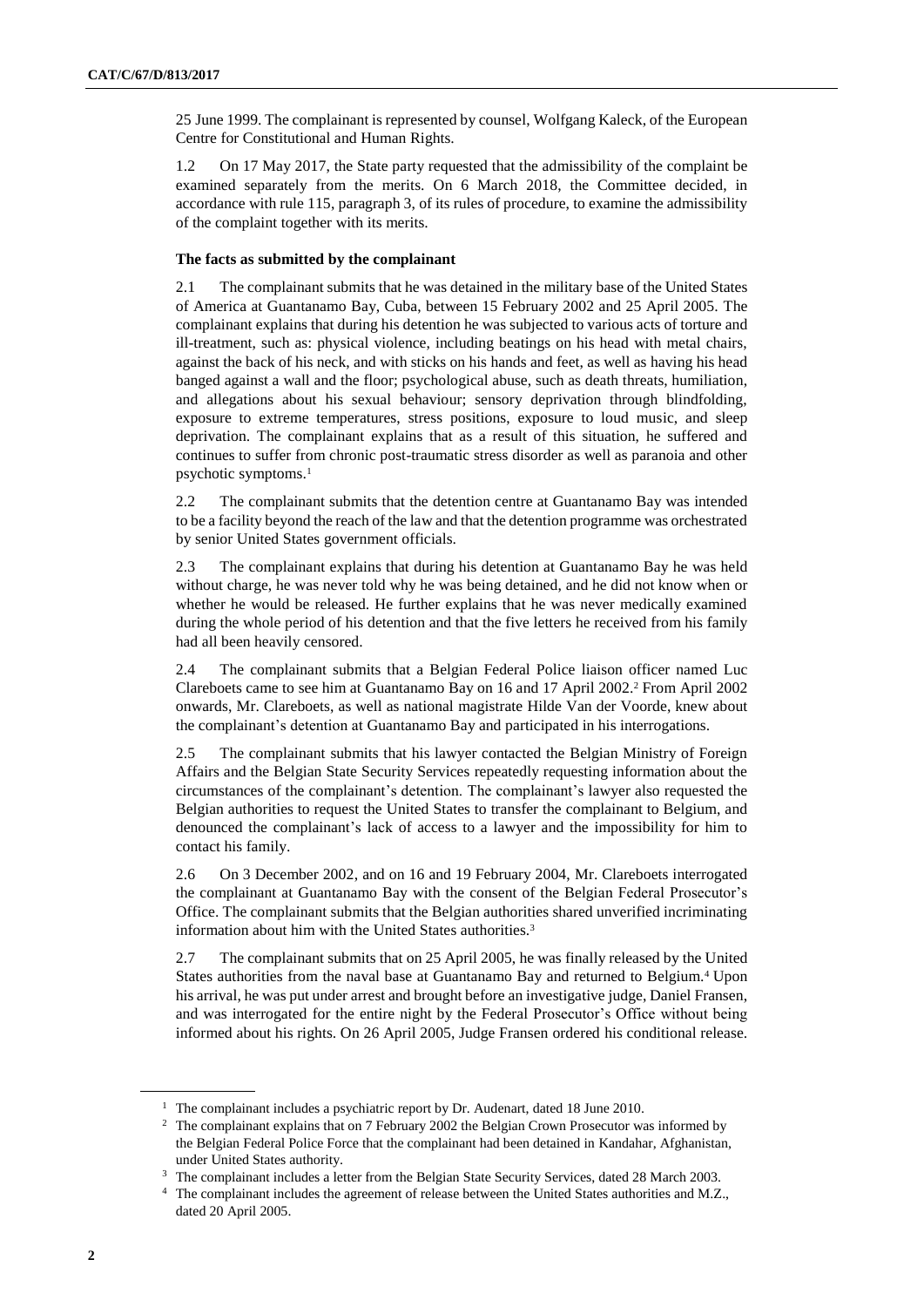On 30 April 2009, the charges against the complainant were formally dismissed by the Brussels Court of First Instance.

2.8 The complainant explains that on 28 April 2005, Mr. Clareboets was questioned by the Belgian investigative judge about the interrogations of the complainant and of another Belgian detainee at Guantanamo Bay (in the course of a criminal investigation being carried out against the complainant). According to Mr. Clareboets, the two detainees had complained that the circumstances of their detention had been very difficult: they were unaware of the reasons for their detention at Guantanamo Bay, and its estimated duration; they had not been charged with any offence, but had been subjected to many interrogations by the United States forces; and they did not have access to a lawyer for the entire duration of their detention.

2.9 The complainant claims that despite their knowledge – and the information available – about his unlawful detention at Guantanamo Bay, none of the Belgian authorities involved took any effective steps towards his release, nor carried out any genuine investigation into the complainant's allegations of torture inflicted by the United States authorities. The complainant adds that he was not released from Guantanamo Bay despite the fact that Mr. Clareboets had actually advised the Belgian authorities that he would not pose any threat to the national security of Belgium if he were returned to that country. 5

2.10 The complainant claims to have exhausted all available domestic remedies. On 22 November 2011, he filed a civil party complaint before the investigative judge at the Brussels Court of First Instance, against Mr. Clareboets and other unknown persons (marked in the complaint as " $X$ ").<sup>6</sup> The complainant denounced the fact that Belgian authorities had remained inactive for years despite their clear obligations to intervene as they knew about the acts of torture perpetrated at Guantanamo Bay against the complainant. In two decisions, dated 18 January 2012 and 5 October 2012, the complaint was declared inadmissible, since one of the unknown suspects marked in the complaint as "X" was undoubtedly a member of the Federal Prosecutor's Office who enjoyed "jurisdictional privilege".<sup>7</sup>

2.11 The complainant explains that the investigative judge ordered the file to be sent to the Crown Prosecutor "to act as he should", and that it appears that the Crown Prosecutor sent the file to the Federal Prosecutor. On 8 August 2013, the Federal Prosecutor requested the Brussels Court of First Instance to declare the complaint inadmissible, to relieve the investigative judge of his duties and to transfer the responsibility for the investigation to the Federal Prosecutor's Office.

2.12 At the hearing of 10 December 2013 before the Brussels Court of First Instance, the complainant's lawyers submitted that a decision to relieve the investigative judge of his duties and to transfer the file to the Federal Prosecutor's Office would amount to a violation of articles 3, 6 and 13 of the Convention for the Protection of Human Rights and Fundamental Freedoms (European Convention on Human Rights) since it would result in the Federal Prosecutor's Office having to investigate itself.

2.13 On 7 January 2014, the Brussels Court of First Instance declared the complaint inadmissible, referring in its reasoning to the "jurisdictional privilege" exemption, and decided to relieve the investigative judge of his duties and to transfer the file to the Federal Prosecutor's Office.<sup>8</sup>

2.14 The complainant further explains that on 20 March 2014, the Brussels Chamber of Indictment partially dismissed his appeal against the decision of the Brussels Court of First Instance. It confirmed the inadmissibility of the complaint, but concluded that the file should be transferred to the Prosecutor-General of the Court of Appeal rather than to the Federal Prosecutor since the latter should not be investigating his own case.

<sup>5</sup> The complainant includes a report by Mr. Clareboets to the Federal Public Prosecutor, dated 20 April 2005.

<sup>6</sup> The complainant attached the civil party complaint, dated 22 November 2011.

<sup>7</sup> The complainant includes both decisions, dated 18 January 2012 and 5 October 2012. Both have exactly the same content and were issued by the same investigative judge, P. van Aelst.

<sup>8</sup> The complainant annexed the decision, which is dated 7 January 2014.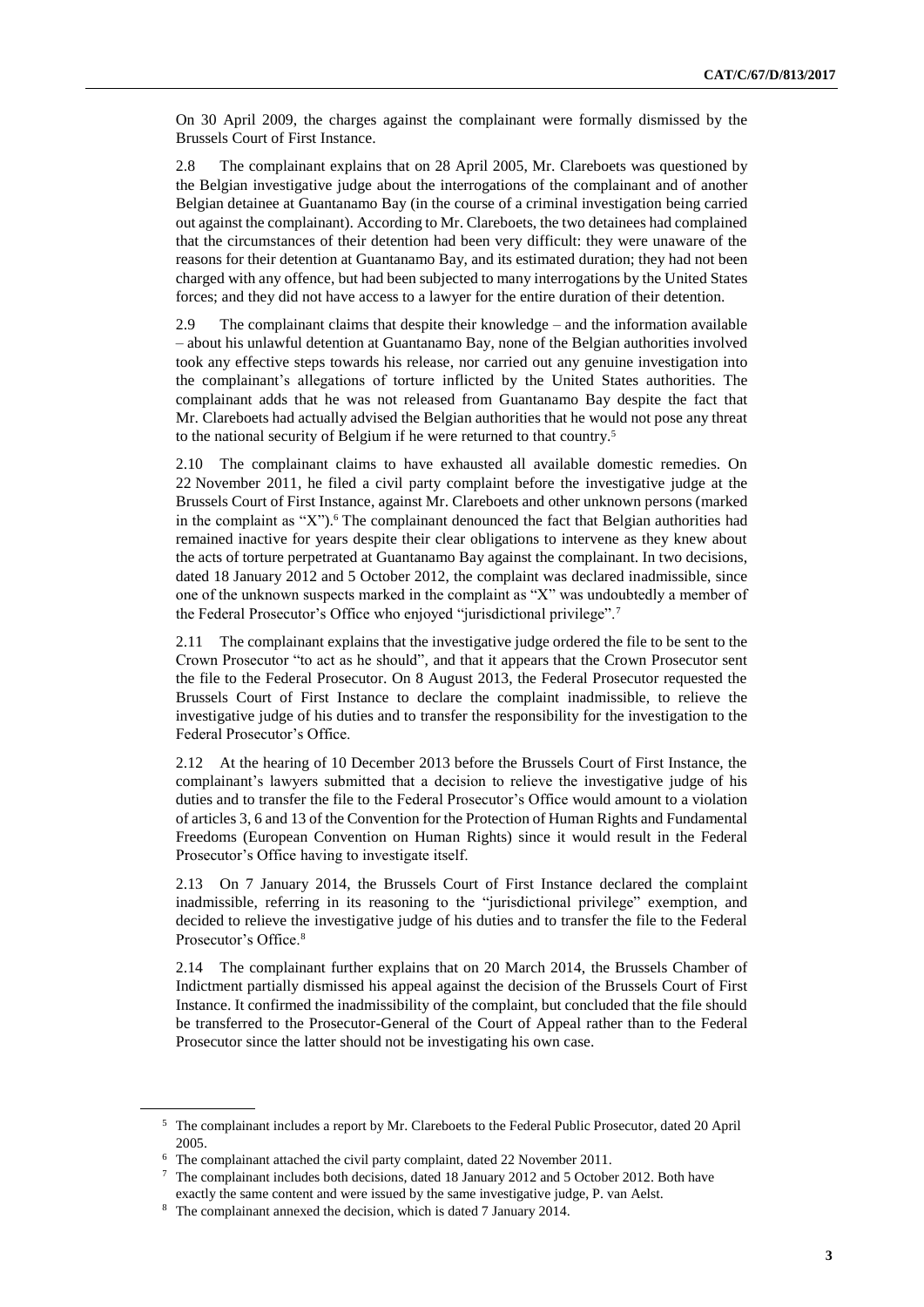2.15 The complainant submits that on 3 April 2014 a new Prosecutor-General was appointed, who was the same person who had served as Federal Prosecutor from 2007 to 2014 (Johan Delmulle), invoking a conflict of interest on the part of the latter.

2.16 The complainant submits that on 6 October 2015 the Prosecutor-General dismissed his complaint, arguing that there was no basis to find that a criminal offence had been committed by the defendants or others. The complainant claims that there is no further remedy available in Belgian law against such types of decisions.

2.17 The complainant submits that on 4 April 2016 he filed an application against Belgium before the European Court of Human Rights, claiming a violation by the State party of its obligations under articles 3 and 13 of the European Convention on Human Rights. On 2 June 2016 the Court ruled the case inadmissible in a single-judge decision, pursuant to articles 34 and 35 of the European Convention on Human Rights. The decision did not contain any details or specific reasons for dismissing the case.

2.18 The complainant affirms that his complaint has not been, and is not being, examined under another procedure of international investigation or settlement.

### **The complaint**

3.1 The complainant claims that the State party has violated its obligations under the Convention in several respects. Firstly, he argues that the State party failed to take all effective measures to prevent and/or to stop the acts of torture perpetrated against him when he was detained in Guantanamo Bay, contrary to article 2 of the Convention.

3.2 The complainant also submits that the State party has failed to investigate and prosecute the Belgian public officials who were complicit in the acts of torture committed against him when he was detained at Guantanamo Bay, even though the said public officials have been present and continue to be present in the State party's territory, contrary to articles 6 (1) and (2) and 7 (1) of the Convention.

3.3 The complainant also considers that the State party has failed to educate, train and inform its law enforcement personnel, public officials and other personnel involved in the custody, interrogation or treatment of any individual subjected to any form of arrest, detention or imprisonment with regard to the absolute prohibition of torture, contrary to article 10 of the Convention.

3.4 Furthermore, the complainant considers that the State party has failed to ensure that its competent authorities proceed to a prompt and impartial investigation, despite the reasonable grounds for believing that torture was committed against the complainant in a territory and against a person who was under the State party's jurisdiction, pursuant to article 12 of the Convention.

3.5 The State party has also failed to ensure that the complainant has the right to complain to, and to have his allegations of torture promptly and impartially examined by, its competent authorities pursuant to article 13 of the Convention, notwithstanding the repeated requests in this regard.

3.6 The complainant submits that the State party has failed to ensure that he obtains effective redress and remedies under Belgian law for the acts of torture he was subjected to in Guantanamo Bay, including for the failure by the State party's authorities to promptly and impartially investigate his allegations upon his return to the State party of having been tortured, contrary to article 14 of the Convention.

#### **State party's observations on admissibility**

4.1 On 17 May 2017, the State party submitted that since the same matter had been considered by the European Court of Human Rights, the present complaint to the Committee should be considered inadmissible.

4.2 The State party submits, referring to article 22 (5) (a) of the Convention, that "the Committee shall not consider any communications from an individual under this article unless it has ascertained that the same matter has not been, and is not being, examined under another procedure of international investigation or settlement".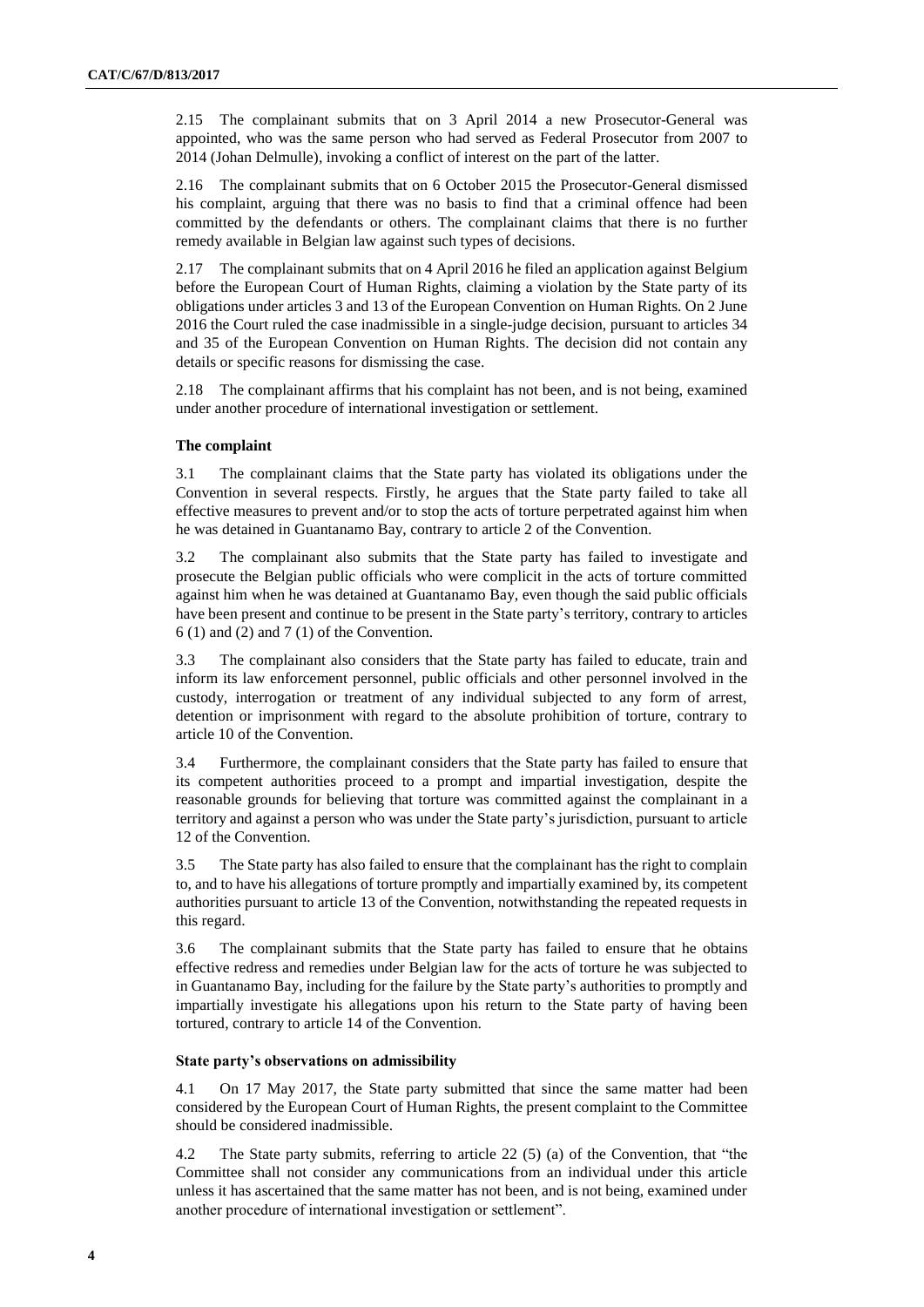4.3 The State party observes that on 2 June 2016, the European Court of Human Rights adopted an inadmissibility decision in relation to an application submitted by the complainant concerning the same facts as those underlying his complaint to the Committee. The Court found that "considering all the elements… the admissibility criteria in articles 34 and 35 of the Convention had not been met".

4.4 The State party submits that, according to the practice of the European Court of Human Rights, it can be presumed that the Court found the complaint inadmissible for reasons related to the merits of the case rather than on procedural grounds. The State party therefore considers that the Court has examined the complainant's claims in the sense of article 22 (5) (a) of the Convention.

### **Complainant's comments on the State party's observations**

5.1 On 11 September 2017, the complainant confirmed that his application to the European Court of Human Rights had been dismissed on 2 June 2016 by a single judge. The Court's decision only mentioned that "the Court considers that the admissibility criteria in articles 34 and 35 of the Convention had not been met". It was also stated in the decision that the judgment was final and could not be appealed to the Grand Chamber.

5.2 Regarding the argument that the communication is not admissible under article 22 (5) (a) of the Convention because of the European Court of Human Rights decision, the complainant submits that that Court's decision does not preclude the Committee from examining his complaint since the "blanket dismissal" of the case by a single judge of the Court does not amount to an examination of the case within the meaning of article 22 (5) (a) of the Convention. The complainant refers to the Committee's decision of 27 January 2017 in *S. v. Sweden.*<sup>9</sup> In that case too, the European Court of Human Rights issued a decision by a single judge, using the same reasoning. The Committee determined that this "succinct reasoning… does not allow the Committee to verify the extent to which the Court examined the complainant's application, including whether it conducted a thorough analysis of the elements related to the merits of the case". It concluded that it was not precluded by article 22 (5) (a) of the Convention from examining the communication. The complainant holds that the same reasoning should be applied in the present case.

5.3 The complainant further argues that his case was not examined within the meaning of article 22 (5) (a) of the Convention, as it was dismissed for procedural reasons only, without a decision being taken on the merits of the case. The complainant refers to the jurisprudence of the Human Rights Committee, according to which a case cannot be deemed to have been examined "where a complaint to another international instance, such as the European Court of Human Rights, was dismissed on procedural grounds without examination of the merits". 10 Only when the European Court of Human Rights bases a finding of inadmissibility not only on procedural grounds, but also on grounds arising from some degree of consideration of the substance of the case, would a case that had been deemed inadmissible be precluded under article (5) (2) (a) of the Optional Protocol of the International Covenant on Civil and Political Rights.<sup>11</sup>

5.4 The complainant asserts that it is necessary to determine whether the inadmissibility decision of the European Court of Human Rights included considerations concerning the merits of the case. In the present case, that Court dismissed his complaint by broadly stating that the admissibility criteria in articles 34 and 35 of the European Convention on Human Rights had not been met. He explains that those articles contain a variety of admissibility criteria, including, principally, formal criteria such as the exhaustion of local remedies, as well as criteria that involve a substantial examination of the case. The complainant submits that it is impossible to determine whether the case was declared inadmissible by the Court for procedural reasons only or also on substantive grounds.

<sup>9</sup> *S v. Sweden* (CAT/C/59/D/691/2015), paras. 7.2–7.6. See also *H.A. v. Sweden* (CAT/C/63/D/744/2016), paras. 6.3–6.6.

<sup>10</sup> See, for example, *Alzery v. Sweden* (CCPR/C/88/D/1416/2005), para. 8.1.

<sup>11</sup> *Aarrass v. Spain* (CCPR/C/111/D/2008/2010), para. 9.3.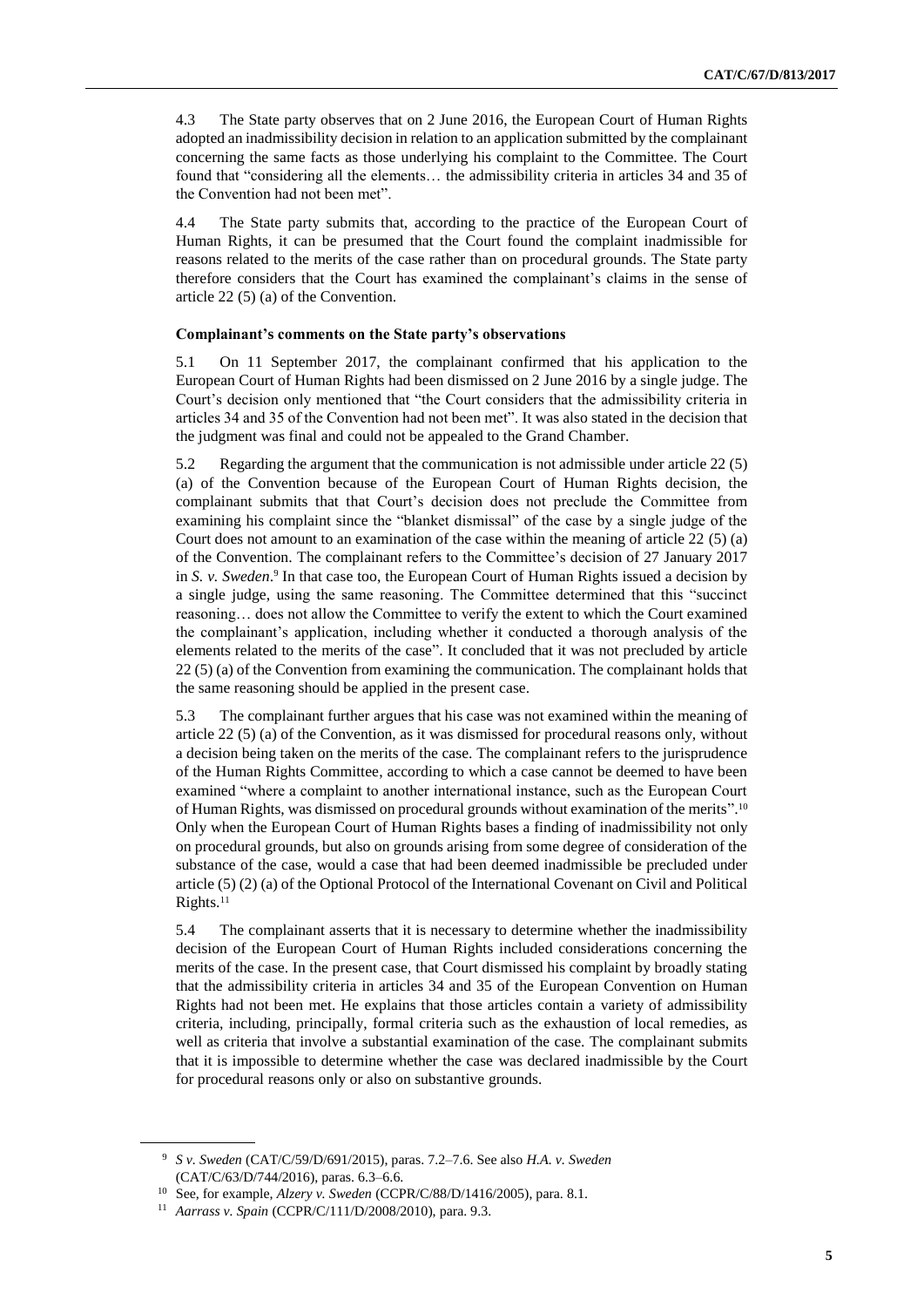5.5 Finally, the complainant submits that the decision of the European Court of Human Rights did not concern "the same matter" contained in his complaint to the Committee within the meaning of article  $22 \cdot (5)$  (a) of the Convention. He refers to the jurisprudence of the Committee, according to which a case concerns "the same matter" if it is related to "the same parties, the same facts, and the same substantive rights".<sup>12</sup> The complainant claims that his complaint to the Committee presented a broader range of violations committed by the State party than those that he brought to the attention of the European Court of Human Rights, referring to the fact that he also invoked a violation of article 10 of the Convention before the Committee, whereas the European Convention on Human Rights does not contain a similar provision.

### **State party's observations on admissibility and the merits**

6.1 On 6 August 2018, the State party submitted its observations on the admissibility and the merits of the case, recalling that the complainant had been detained at Guantanamo Bay from 15 February 2002 to 25 April 2005.

6.2 According to the State party, the complainant claims that Belgium has not taken necessary measures to prevent, stop and investigate the acts of torture against him, that it has not investigated and prosecuted the officials implicated in the acts of torture, and that it has not taken measures of education or instruction for personnel involved in the detention, interrogation or treatment of persons detained or imprisoned. He also claims a violation of articles 12 and 13 of the Convention on the basis of the failure of Belgian authorities to carry out a prompt and impartial investigation into the acts of torture against an individual under the jurisdiction of the State party, and a violation of article 14 of the Convention by failing to provide him, as a Belgian national, with adequate reparation for acts of torture.

6.3 The complainant requests the Committee to find a violation of the Convention articles referred to, to request an explanation for the actions of the Belgian authorities implicated in the decision not to investigate the torture of the complainant, and to request that Belgian authorities carry out a prompt and impartial investigation into the acts of torture, including a reopening of the criminal procedure against those suspected of complicity, and granting the complainant full compensation and rehabilitation.

6.4 The State party submits that the complainant was released by the United States authorities on 24 April 2005, following the agreement dated 20 April 2005, and that he returned to Belgium subsequently. On 18 June 2010, a medical certificate was issued by Dr. Audenaert, attesting the complainant's symptoms of post-traumatic stress disorder, paranoia and psychotic behaviour, which can be attributable to his ill-treatment in Guantanamo Bay.

6.5 The State party reiterates that the complaint is inadmissible pursuant to article 22 (5) (a) of the Convention since the European Court of Human Rights on 2 June 2016 declared the complainant's application inadmissible. The State party has deduced that such conclusion was reached for reasons related to the merits, rather than to procedure, since Belgium did not exercise any power or factual control over the Guantanamo Bay detention centre and hence the European Convention on Human Rights would not apply. In its view, the European Court of Human Rights has accepted extraterritorial jurisdiction only exceptionally, for example when in effective control of foreign territory. The European Court of Human Rights generally concludes inadmissibility of the applications in similar circumstances, due to the absence of a jurisdictional link between the victim of the alleged violations and the defendant State, when the latter did not exercise jurisdiction extraterritorially.<sup>13</sup> The State party also notes that the application could not be considered inadmissible on formal procedural grounds, since domestic remedies were duly exhausted and the application was submitted within the sixmonth time limit. Accordingly, the State party reiterates that the European Court of Human Rights has examined the complainant's application on the merits.

<sup>12</sup> See, for example, *A.R.A. v. Sweden* (CAT/C/38/D/305/2006), para. 6.2.

<sup>13</sup> See, for example, the decision of inadmissibility in *Bankovic et al. v. Belgium and 16 other States parties* (application No. 52207/99) or in *Khan v. United Kingdom* (application No. 6222/10).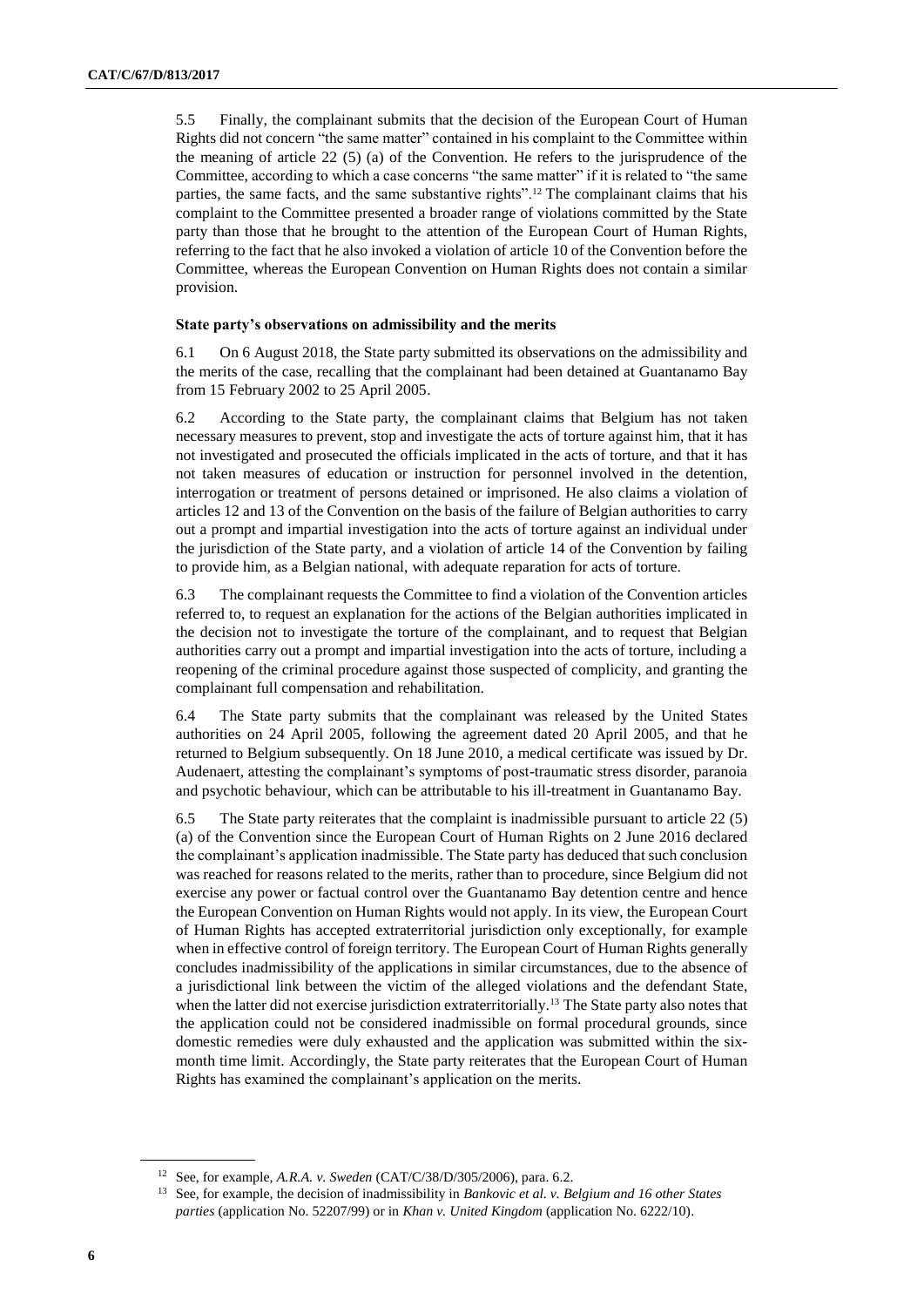6.6 Furthermore, the State party claims that the complainant's allegations are without any merit.

6.7 As regards claims under article 2, the State party objects to the claim that it encouraged or permitted the acts of torture or ill-treatment against the complainant in Guantanamo Bay. The State party never influenced the chain of command, which was at the origin of the complainant's treatment, and it did not have any means of securing his liberation before his release by the United States authorities on 20 April 2005.<sup>14</sup> Moreover, the Belgian authorities were neither directly nor indirectly involved in the complainant's arrest or his transfer to the United States authorities. The present complaint differs substantially from the cases of *Abu Zubaydah v. Lithuania*, *Al Nashiri v. Romania* and *El-Masri v. the former Yugoslav Republic of Macedonia*, <sup>15</sup> in which the States parties concerned exercised their jurisdiction by arresting and handing over the applicants. The fact that the liaison officer of the Belgian Federal Police, Mr. Clareboets, officially interrogated the complainant on three occasions between April 2002 and February 2004 cannot be considered as exercising direct or indirect effective control over the complainant. Moreover, the United States authorities refused the requests for consular visits by the Belgian authorities, with two exceptions, and only accepted visits by the Belgian police, judiciary or secret service. Since further diplomatic efforts were undertaken in order to visit the complainant, the fact that the Belgian authorities did not succeed in obtaining his release cannot be considered as complicity in torture by omission.

6.8 Moreover, the General Counsel sent a letter, dated 12 November 2002, to the United States authorities, accompanied by the request by the complainant's counsel for clarification of the circumstances of the complainant's detention and of the guarantees available to him. The United States Department of State avoided the questions and responded only generally that all "enemy combatants" were treated humanely, and in a manner consistent with the principles of the Geneva Conventions of 1949, and that the International Committee of the Red Cross could visit them individually and privately on a regular basis. The State party claims that conditions of detention similar to those of the complainant were not publicly known about at the end of 2002.

6.9 The State party admits that the absence of access to a legal counsel and the detention of the complainant without prosecution could appear as a violation of the right to a legal defence. However, the State party could not be held accountable for complicity in the acts of torture. The creation of a category of "enemy combatants", outside the framework of the Geneva Conventions, did not deviate from the provisions of the Third Geneva Convention of 1949 (arts. 99–108). The individual is either a prisoner of war<sup>16</sup> or a prisoner (detainee) under the general law. It would be unrealistic to expect that Belgium could force the United States to change this doctrine, which had already been heavily criticized. The State party was not in a position to have required that the United States ensure access of the complainant to a legal counsel, and its authorities could only seek information from their counterparts about the developments in the complainant's situation, while seeking guarantees of his rights.

6.10 In its response of 16 March 2004, the Belgian Ministry of Foreign Affairs described its efforts to ensure consular assistance, which had included discussion of a possible return to Belgium of the complainant and one other national detained in Guantanamo Bay, monitoring the medical conditions of the complainant and requesting his access to a dentist. In its letter of 11 August 2004, the Belgian Ministry of Foreign Affairs confirmed that the complainant's repatriation was under discussion, without mentioning any possible extradition, and stated that he was not on the list of persons to be transferred to Morocco. The complainant's chances of being transferred back to Belgium increased following the judgment of the Supreme Court of the United States in the *Hamdi* case. As confirmed by the Belgian Ministry of Foreign Affairs on 13 December 2004, "an Administrative Review Board

<sup>&</sup>lt;sup>14</sup> The State party argues that the Amnesty International report denouncing the detentions in Guantanamo Bay, outside civil jurisdiction, is dated 25 May 2005, after the complainant's release.

<sup>&</sup>lt;sup>15</sup> Respectively: application No. 46454/11, judgment of 31 May 2018; application No. 33234/12, judgment of 31 May 2018; and application No. 39630/09, judgment of 13 December 2012.

<sup>&</sup>lt;sup>16</sup> The Geneva Convention relative to the Treatment of Prisoners of War (Third Geneva Convention) does not guarantee to a prisoner of war the right to be assisted by legal counsel, unless he or she is prosecuted.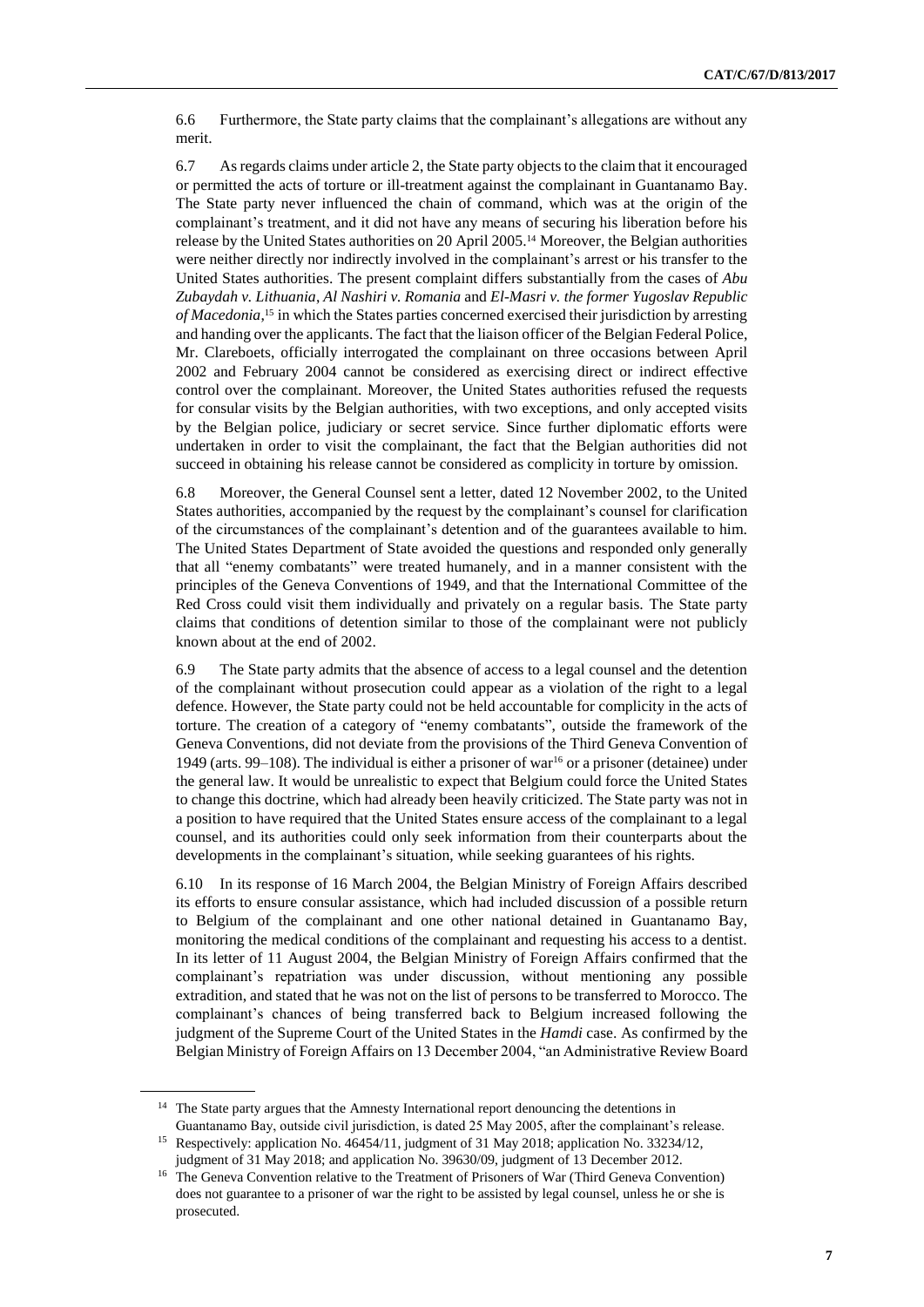[will] evaluate the possibility of release or transfer of one or more of your nationals detained in Guantanamo Bay".

6.11 The complainant bases his claims on the fact that Mr. Clareboets "shared the information from his interrogations of the complainant at Guantanamo Bay with both the United States and the Belgian authorities" to substantiate the alleged complicity of Belgium in violation of article 2 of the Convention. However, the complainant denies that the report by Mr. Clareboets was established in his favour, with a view to his liberation or transfer, and that it was transmitted together with the submission by the complainant's family. Moreover, the Administrative Review Board confirmed the complainant's absence of a criminal record in Belgium. Therefore, the report by Mr. Clareboets aimed to help the complainant while pleading in favour of his return. Mr. Clareboets attested, following the complainant's interrogation of 28 April 2005: "He described numerous interrogations to which he was subjected by the Americans and the very harsh detention conditions, complaining that he was not informed about the expected length of his detention. In addition, he was not presented with any accusations against him, was not informed about his rights and could not enjoy the right of legal assistance. In this regard, we have always informed him that the Belgian authorities will stand by him."<sup>17</sup>

6.12 In April 2004, the high-level delegation of Belgium was received at the United States Department of State, and expressed its intention to monitor the complainant and his codetainee, if released. In September 2004, the United States authorities interrupted the negotiations and examined the possible removal of the complainant to his second country of nationality, Morocco, after having discovered contact between his brother Ahmed and the leadership of Al-Qaida. The two detainees were released on 25 April 2005, after an intervention by the Prime Minister of Belgium, Guy Verhofstadt, with the President of the United States, George Bush. The State party adds that its authorities have been in regular contact with the complainant's counsel, including by telephone.

6.13 As regards allegations under articles 6 (1) and (2) and 7 (1) of the Convention, the State party claims that the Belgian alleged suspects have remained present in the territory of Belgium. It opposes the claim that it would have an obligation to conduct an inquiry in the absence of a complaint of torture. The State party submits that the complainant submitted a civil claim against two Belgian judges – Ms. Van de Voorde and Daniel Bernard – who had requested a visit to the complainant at Guantanamo Bay by Mr. Clareboets. The civil claim was, however, dismissed as it opposed judicial competence, and the investigations of the judges concerned were closed without hearing the Chief Commissioner for Anti-Terrorism of the Federal Police or a liaison officer who had visited the complainant. The State party rejects the complainant's claims that the Belgian authorities contributed by their passivity to his exposure to torture as they had allegedly exercised partial de facto control over him during the visit, as manifestly ill-founded. The complainant's claims against Mr. Clareboets and the Federal Public Prosecutor's Office were twice transferred to the Royal Prosecutor, but the Court of First Instance ruled on 18 January 2012 that the investigations were to be carried out by the Federal Public Prosecutor's Office. The State party refutes the complainant's argument that the two-year delay in investigation could be considered as denial of justice. Following the complainant's appeal, the investigation was finally transferred to the Federal Public Prosecutor's Office on 2 July 2014.

6.14 The State party submits that both judges provided their written statements to the Federal Public Prosecutor. On 6 October 2015, the Court of Appeal affirmed that the federal judges and the liaison officer had not been implicated in the alleged acts of torture, and hence could not be held criminally liable. The investigation was carried out by an investigating judge, who is a member of the Court of First Instance, with due respect for independence and impartiality. The conclusions on the investigations have been made by two separate judicial institutions – the Chamber of the Council and the House of Charges. The complainant also questioned, without any evidence, the independence of the Federal Public Prosecutor, as the latter reportedly could not investigate effectively the complaint submitted against the members of the Federal Public Prosecutor's Office. The State party submits that the alleged

<sup>&</sup>lt;sup>17</sup> Mr. Clareboets was heard as a witness in the criminal procedure against the complainant, not as a party to the complainant's civil claim against Mr. Clareboets and others.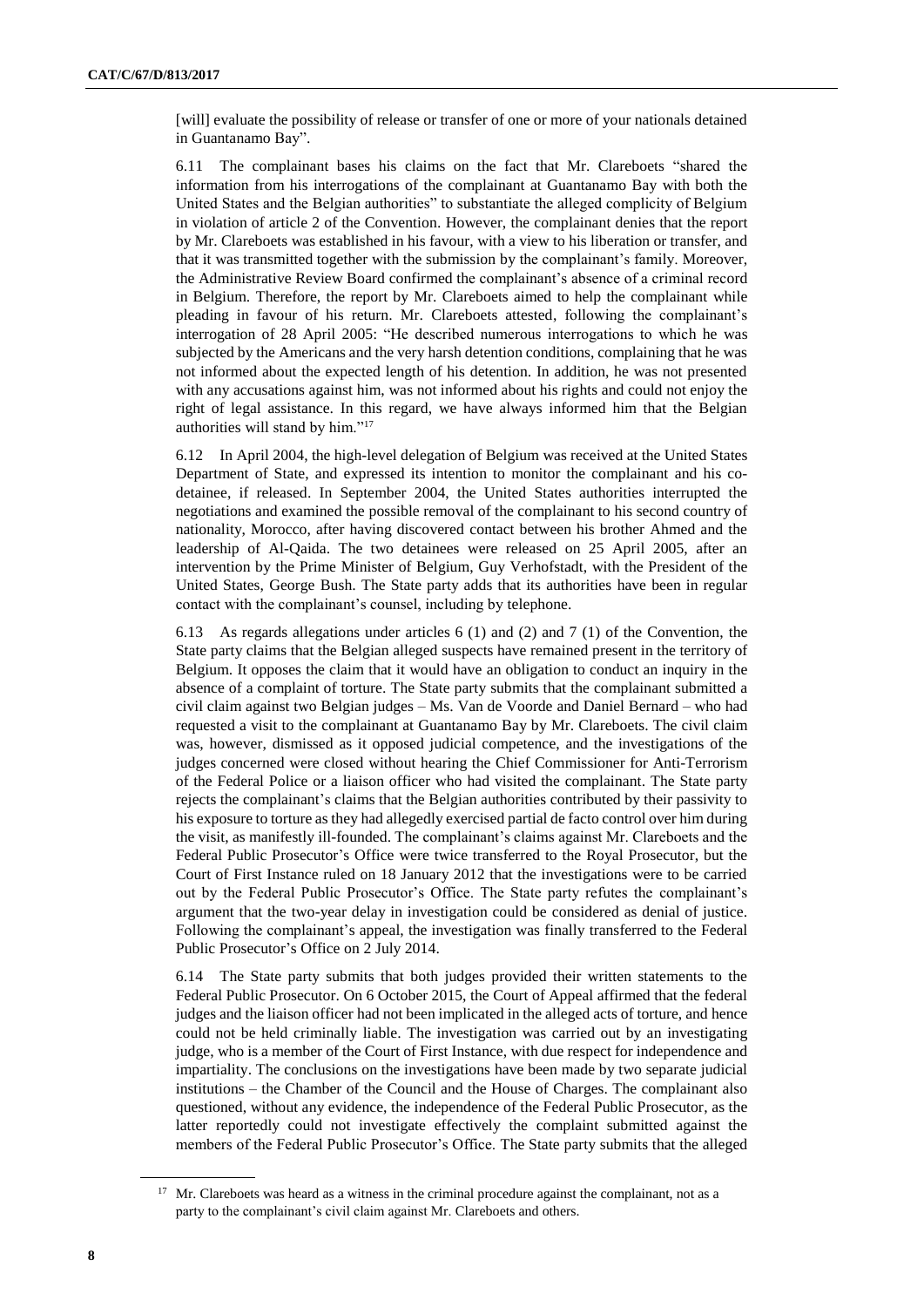lack of impartiality cannot be justified by a hierarchical relationship between the prosecutors, and refutes that the investigation was based on written declarations by the two federal judges who had rejected their alleged lack of impartiality. Moreover, the State party objects to the claim that the prosecutor's investigations and findings would not be thorough and objective. Instead, it considers the complainant's allegations as made up since his claims of delays and incomplete investigations were not substantiated, <sup>18</sup> as the investigations were launched in 2014 and the testimonies by the officials and the complainant were considered as being of equal importance.

6.15 Finally, the State party denies that the Government violated its obligations emanating from the Convention by using Belgian law as an excuse for not establishing jurisdiction over Belgian suspects, and by not conducting a prompt and impartial investigation and prosecuting suspects for their complicity in the acts of torture.

6.16 As regards article 10 of the Convention, the State party affirms that the information on the absolute prohibition of torture was shared during the general human rights education, and during the training on the appropriate use of force by law enforcement officers.<sup>19</sup> Awareness about the detection and the prohibition of torture and ill-treatment is part of the basic and follow-up training for the police. Training of police personnel is subject to an annual training plan, and the police are continuing their efforts to strengthen the training of staff at all levels, including on the prohibition of torture. Over and above training, police officers are assessed on an ongoing basis on their respect for human rights, and where appropriate, the lack thereof is sanctioned through statutory assessment procedures or recourse to existing disciplinary and penal procedures. Prohibition of torture is also part of police ethics. The State party thus cannot agree with the complainant's conclusions about the absence of training for public officials, since Mr. Clareboets did not detect that the complainant had been subjected to torture.

6.17 With regard to the claims of violations of article 14, the State party objects that it would have failed in ensuring adequate reparation to the complainant, including rehabilitation for torture endured during detention, which would have required effective investigation into his allegations. The complainant claimed that he had been detained in Guantanamo Bay from 15 February 2002 to 25 April 2005 without any charges being brought against him and without being informed of the reasons for his detention or of its duration. States parties are required under article 14 of the Convention to undertake a prompt and impartial investigation into allegations of torture, and to recognize this duty officially, so to be able to offer an apology from the responsible authorities, to prosecute the presumed authors and to offer rehabilitation or financial compensation for the harm suffered. Despite the complainant's action against a civil party before the investigating judge of the Brussels Court of First Instance, the complainant has not received any form of compensation since his return to Belgium, and the investigative judge declared his complaint inadmissible on the basis of the jurisdictional privilege of the judges concerned. The complainant's request for a criminal investigation into the acts of torture was also dismissed by the Prosecutor-General, since the civil claims against the federal judges had been rejected. The complainant wishes to obtain full reparation from Belgium for complicity of the Belgian public officials, including Mr. Clareboets, Ms. Van de Voorde and Mr. Bernard. The State party claims that it is offended by accusations of complicity in torture suffered by the complainant at Guantanamo Bay, given that it had no direct or indirect control over the foreign territory. There is no reason to question the inadmissibility decisions of the investigative judge, who rejected the request for criminal investigation of the allegations of torture after duly hearing the federal judges pursued by the civil action. Given the lack of complicity in the complainant's detention by its agents, the State party considers the complaint manifestly unfounded and inadmissible. The State party concludes that it cannot be held liable under the Convention, reiterating that the complaint is also without merits.

<sup>&</sup>lt;sup>18</sup> The complainant also claimed that the Federal Public Prosecutor had failed to take into account the report by the United States Senate in regard to the programme of reinforced interrogations by the Central Intelligence Agency.

<sup>&</sup>lt;sup>19</sup> The State party refers to CAT/C/BEL/2 and CAT/C/BEL/3.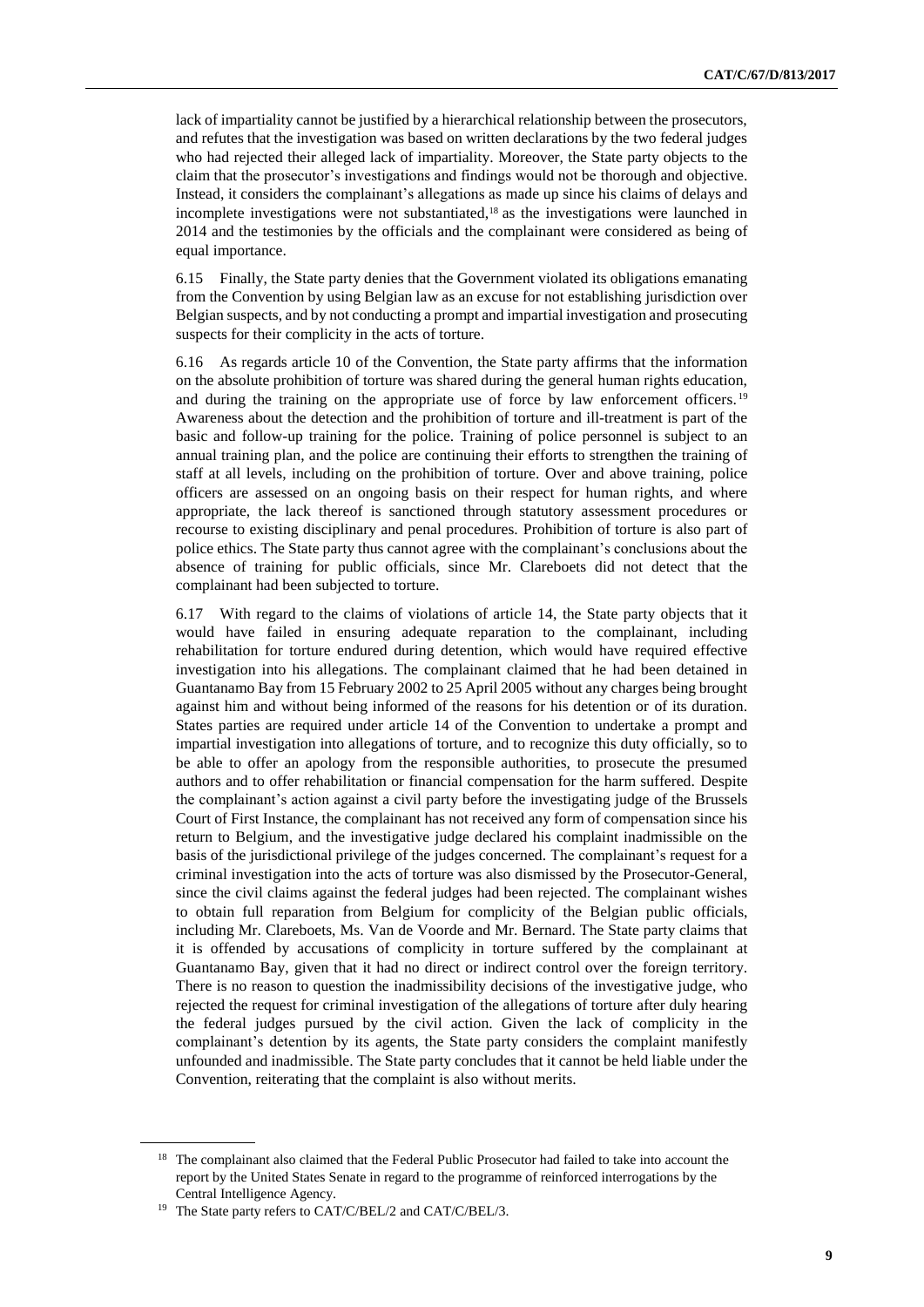### **Complainant's comments on the State party's observations**

7.1 On 20 February 2019, the complainant reiterated that the decision of 2 June 2016 of the European Court of Human Rights did not preclude the Committee under article 22 (5) (a) of the Convention from examining the present communication.

7.2 The complainant recalls that the European Court of Human Rights dismissed his application without an indication of specific grounds, referring generally to articles 34 and 35 of the Convention. The State party hence erroneously assumes that the Court deemed the case inadmissible for reasons related to the substance of the case rather than on purely procedural grounds. The State party wrongly assumed that the Court had examined the merits of the present case, inferring this from the fact that none of the procedural reasons for inadmissibility under the provisions of article 35 (1) and (2) of the European Convention on Human Rights would apply.

7.3 Moreover, the State party erroneously argued that the European Court of Human Rights eventually decided that the complainant's case was inadmissible on the basis of article 35 (3) (a), as the complainant's case did not fall under the jurisdiction of the Convention. Its arguments for denying jurisdiction over the complainant for the duration of the time that he spent in custody in Guantanamo Bay are irrelevant for the purposes of admissibility. The State party's arguments appear to be a contradictory attempt to avoid its absolute legal obligation under the Convention to ensure that there is no gap in protection of human rights due to inappropriate and artificial limits on territorial jurisdiction.<sup>20</sup>

7.4 The State party is not introducing any new element to argue that the Committee is precluded by article 22 (5) (a) of the Convention from examining the communication. Moreover, it does not contest the material facts initially submitted. The complainant restates that a general inadmissibility decision by another human rights body does not mean that the matter has in any way been considered on the merits, that is, examined within the meaning of article 22 (5) (a) of the Convention, as is confirmed by the Committee's jurisprudence. In *H.A. v. Sweden*<sup>21</sup> the Committee concluded that "the succinct reasoning provided by the European Court of Human Rights… does not allow the Committee to verify the extent to which the Court examined the complainant's application, including whether it conducted a thorough analysis of the elements related to the merits of the case". Such a position is consistent with the well-established jurisprudence of other United Nations treaty bodies, including the Human Rights Committee.<sup>22</sup> Moreover, the present communication does not concern the "same matter" for the purposes of admissibility before this Committee, $2<sup>3</sup>$  since the range of violations alleged by the complainant is broader than the claims presented to the European Court of Human Rights. <sup>24</sup> Since that Court did not reach any substantive determination about the complainant's situation or about the violations by Belgium of its international obligations, the present communication should be considered admissible.

7.5 On the merits, the complainant submits that his claims fall under the State party's jurisdiction for the purpose of article 2 of the Convention – opposing the State party's argument that extraterritorial jurisdiction would remain an exception in international human rights law.<sup>25</sup> The Committee has considered that the scope of territory under article 2 must also include situations where a State party exercises, directly or indirectly, de facto or de jure, control over persons in detention, which reinforces article 5 (1) (b) requiring that a State party

<sup>20</sup> A/70/303, para. 13.

<sup>21</sup> See para. 6.5; see also *S v. Sweden*, para. 7.5.

<sup>22</sup> See, for example, *Yaker v. France* (CCPR/C/123/D/2747/2016), para. 6.2; and *Hebbadj v. France* (CCPR/C/123/D/2807/2016), para. 6.4.

<sup>23</sup> *A.R.A. v. Sweden*, para. 6.2; and *A.A. v. Azerbaijan* (CAT/C/35/D/247/2004), para. 6.8.

<sup>&</sup>lt;sup>24</sup> For example, the present communication claims a violation of article 10 of the Convention, which is not included in the application submitted to the European Court of Human Rights on 4 April 2016.

<sup>25</sup> In a similar case – *Hicks v. Australia* (CCPR/C/115/D/2005/2010), para. 4.5 – the Human Rights Committee held that "the influence held by the State party cannot be seen as amounting to the exercise of power or effective control over the author, who was detained in a territory controlled by the United States that was not under the sovereignty or jurisdiction of the State party."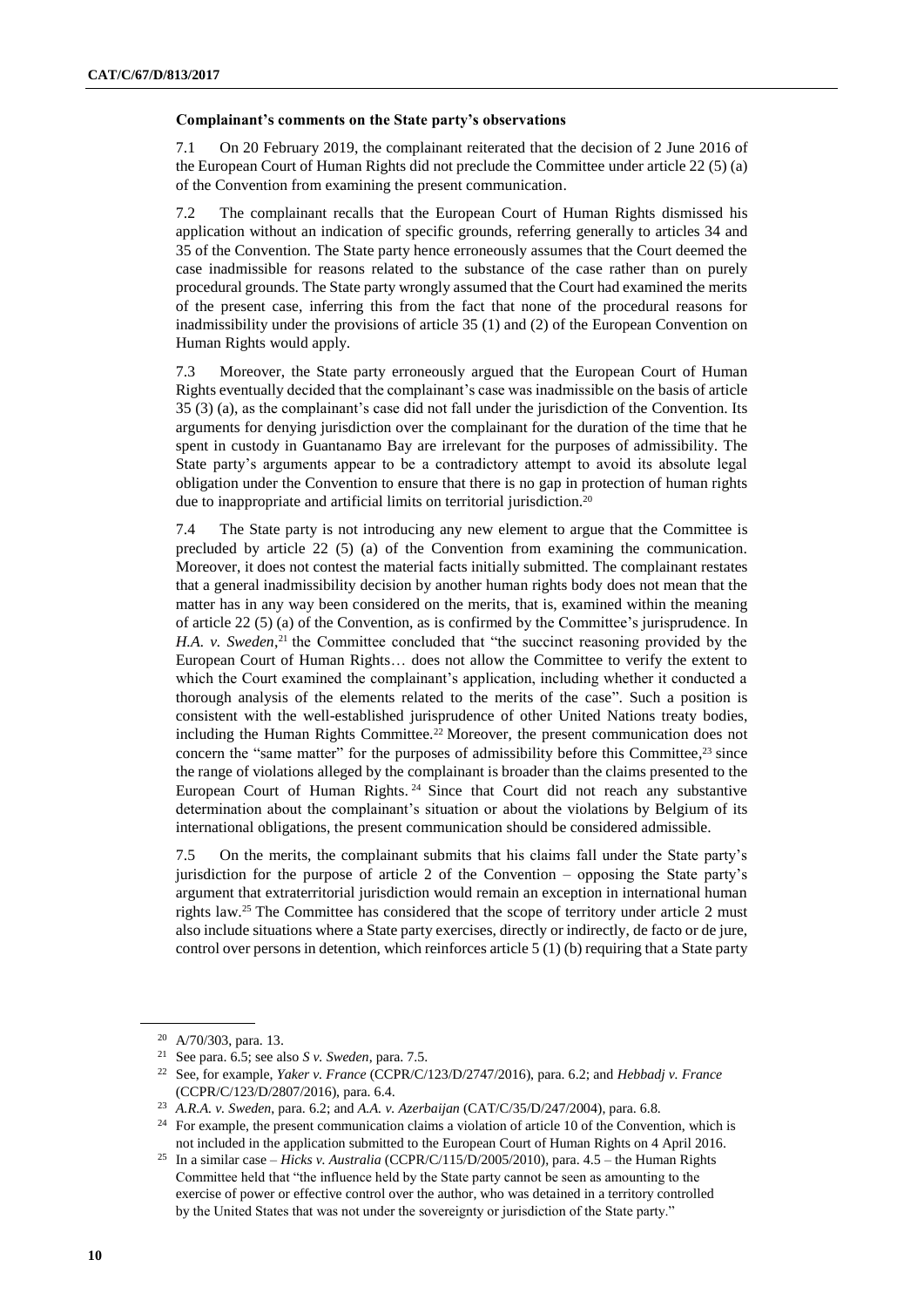take measures to exercise jurisdiction "when the alleged offender is a national of the State". 26 The "territory of a State" is not intended as being limited to its physical or geographical extension, but also as extending extraterritorially to include the State's personal jurisdiction over persons in detention.<sup>27</sup> The complainant argues that the decision in *Hicks v. Australia* is not relevant in the present case, given the absolute and non-derogable character of the prohibition of torture, accepted as customary international law. Moreover, the interrogation at Guantanamo Bay carried out by the Belgian federal counter-terrorism investigators in their official capacity qualifies as intelligence activities carried out by Belgium which fully engage that State's responsibility.<sup>28</sup>

7.6 As regards the argument that the Belgian authorities had no means of having the complainant released before the agreement dated 20 November 2005, <sup>29</sup> nor any direct or indirect authority, de facto or de jure, to obtain his transfer from Guantanamo Bay, the complainant reiterates that the State party has violated its obligations under article 2 (1) and (2) of the Convention. The Belgian authorities knew that acts of torture were being perpetrated against the complainant, a Belgian national, while he was detained at Guantanamo Bay, but failed to take any action to prevent or stop the torture of the complainant, including, at the very least, requesting his repatriation. In fact, Belgian authorities participated in the unlawful interrogation and related torture of the complainant by the United States, as the Belgian investigators immediately reported any information gathered from the complainant to the United States authorities. In general, the interrogations conducted by the Belgian investigators at Guantanamo Bay were in no way prompted by the purpose of having the complainant released or transferred or checking on his well-being.

7.7 Furthermore, the complainant refutes the State party's allegation that the Belgian authorities had no reason to believe that the United States was torturing the complainant, pointing out that the Committee warned Belgium as early as in November 2001 of its nonderogable obligation as a State party to the Convention, in light of its various responses to the events of 11 September 2001.<sup>30</sup> As explained earlier, Belgian authorities were aware of the arrest of the complainant by Pakistani authorities and of his transfer into United States custody. Belgium was also promptly informed about the unlawful circumstances of his detention at Guantanamo Bay. Additionally, it knew that the United States was attempting to skirt its international obligations when it transferred detainees to non-United States territory and declared long-standing treaties and principles of humanitarian law nullified.

7.8 Regarding failure to take any action to prevent or stop the torture of the complainant, Belgium describes a number of visits and interrogations and frequent interactions with United States authorities carried out by Belgian officials, who insisted that they were all "in favour" of the complainant and had the objective of having him released or transferred. In particular, the State party emphasizes that the federal counter-terrorism investigator Mr. Clareboets shared information from his interrogations of the complainant at Guantanamo Bay with both United States and Belgian authorities in order to gain favour for the transfer or repatriation of the complainant. It would seem inexplicable that so many alleged diplomatic efforts, carried out over three years, did not succeed in securing the transfer or release of the complainant from detention at Guantanamo Bay. It appears that Belgium failed to take any meaningful measures to prevent its own authorities or other persons acting in an official capacity from consenting to or acquiescing in acts of torture or ill-treatment perpetrated at Guantanamo Bay, and in fact participated in the complainant's torture by interrogating him, in violation of article 2 of the Convention.

<sup>&</sup>lt;sup>26</sup> Committee against Torture, general comment No. 2 (2007) on the implementation of article 2, paras. 16 and 24.

<sup>27</sup> Human Rights Committee, *López Burgos v. Uruguay*, communication No. 52/1979, paras. 12.1–12.3; and Human Rights Committee, general comment No. 31 (2004) on the nature of the general legal obligation imposed on States parties to the Covenant, para. 10.

<sup>28</sup> CAT/C/USA/CO/2, para. 17.

<sup>&</sup>lt;sup>29</sup> While the complainant referred to 20 November 2005, he may have meant 20 April 2005 (see footnotes 5 and 6 above).

<sup>&</sup>lt;sup>30</sup> Statement of the Committee (CAT/C/XXVII/Misc.7) of 22 November 2001.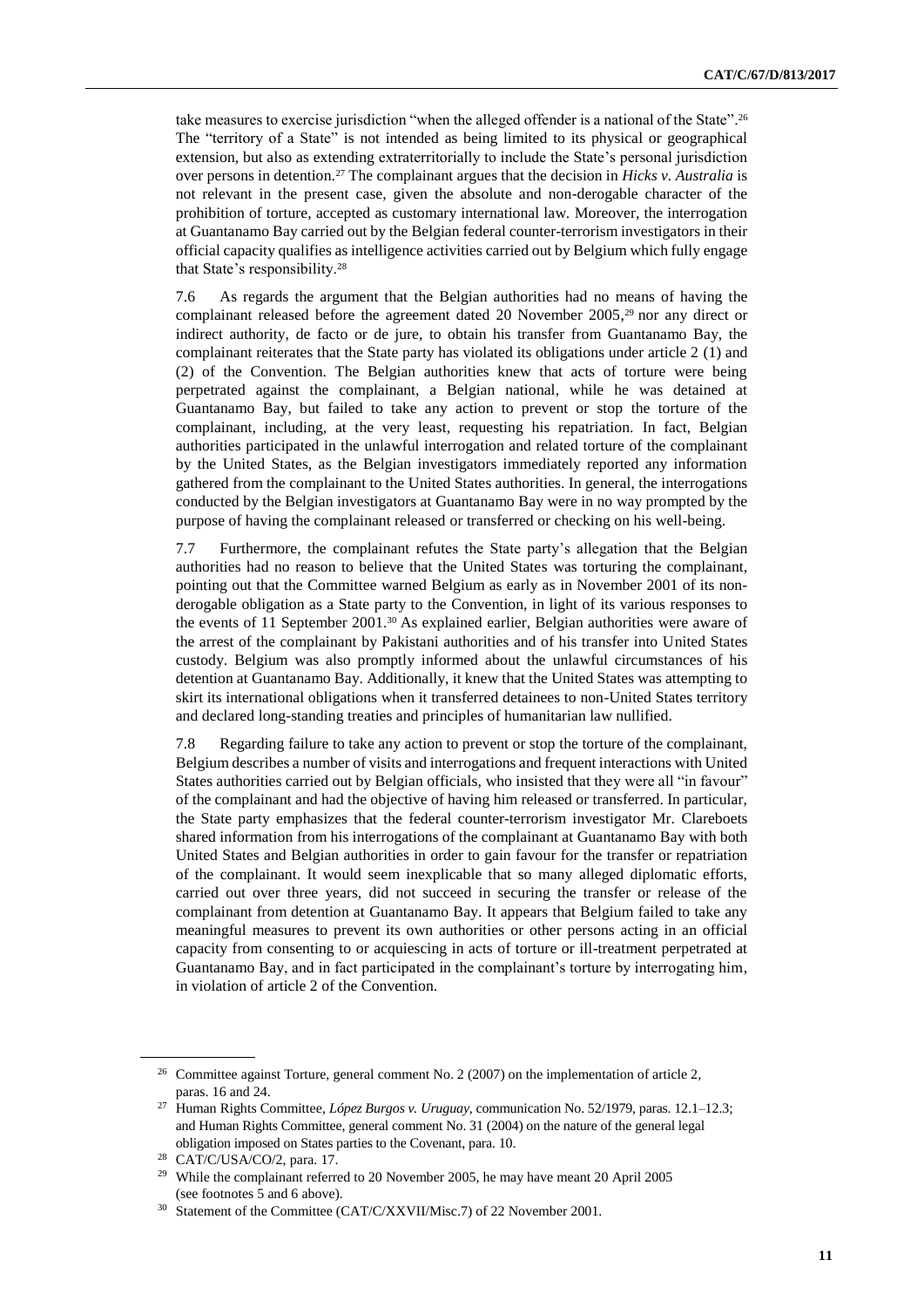7.9 The Belgian authorities became complicit in the torture, first by sending federal counter-terrorism experts from the Belgian intelligence service to Guantanamo Bay to participate in the complainant's interrogations, and then by sharing unverified and incriminating information with United States authorities, instead of genuinely trying to establish diplomatic efforts. Upon invitation by United States authorities, and with the authorization of the Belgian Federal Prosecutor, the Belgian Federal Police liaison officer and counter-terrorism investigator stationed in Washington, D.C., Mr. Clareboets, interrogated the complainant several times during his three visits to Guantanamo Bay between April 2002 and February 2004. Similar involvement by other States' officials has been considered as a form of complicity in the mistreatment and torture of detainees abroad. The Special Rapporteur on torture and other cruel, inhuman or degrading treatment or punishment, in his interim report of 2015, found that complicity itself could be extraterritorial, such as in cases where the individual suffering a violation was located in a territory outside the "complicit State's control" and under the control of the principal. Since Mr. Clareboets shared information from his interrogations of the complainant at Guantanamo Bay with both the United States and Belgian authorities, corresponding directly with the Belgian Federal Prosecutor's Office, the assertion that Mr. Clareboets reported the above-mentioned information in favour of the complainant in order to get him released is not substantiated. On the contrary, it appears from the factual evidence of the case that confidential, unverified and damaging information was shared.

7.10 The complainant reiterates that the State party violated its obligations under articles 6 (1) and (2) and 7 (1), read alone and in conjunction with articles 12 and 13 of the Convention, by failing to investigate and prosecute public officials who were complicit in acts of torture committed against the complainant while he was detained at Guantanamo Bay, even though the responsible Belgian public officials were present and continued to be present in Belgian territory. The State party also violated articles 12 and 13 of the Convention due to failure by the competent Belgian authorities to proceed with a prompt and impartial investigation, despite the existence of reasonable grounds to believe that torture had been committed against a person under the State party's jurisdiction, and for failure to have the complainant's case promptly and impartially examined by the State party's competent authorities, notwithstanding the repeated requests by the complainant.

7.11 The complainant explains that he was only able to submit his civil party claim in 2011, once he had received a psychiatric report on 18 June 2010 about the consequences of the treatment he had been subjected to. The State party failed to take the necessary measures to investigate and prosecute suspects for their role in acts of torture perpetrated against the complainant, as neither the Federal Magistrate, Ms. Van de Voorde, nor the Federal Prosecutor, Mr. Bernard, nor Judge Fransen, the investigative judge, carried out any genuine investigation into the complainant's allegations of torture inflicted on him by the United States authorities while in Guantanamo Bay. Furthermore, the complainant submits that his quest for justice in Belgium (a) was frustrated by unnecessary and complex procedural and jurisdictional hurdles and lack of judicial responsibility; (b) was not dealt with in an independent way, because the complaint against two members of the Federal Prosecutor's Office was first assigned to the very same Federal Prosecutor's Office, and then to the Prosecutor-General who had recently been transferred from the very same Federal Prosecutor's Office; (c) was not conducted in a thorough manner, considering, inter alia, that none of the people involved were questioned or investigated; and (d) because the Prosecutor-General decided to dismiss the case solely on the basis of the written observations of the two federal magistrates against whom the complaint was addressed, without hearing the two suspects or the complainant. Formal investigations were not opened until September 2014 – more than 12 years after the beginning of the complainant's detention and nine years after the complainant had been repatriated to Belgium. The Belgian authorities became active only after a civil party claim was submitted in November 2011.

7.12 The complainant adds that the State party has violated its obligations under article 10 of the Convention, for its failure to educate, train and inform its law enforcement personnel, public officials and other persons involved in the custody, interrogation or treatment of any individual subjected to any form of arrest, detention or imprisonment about the absolute prohibition of torture – specifically concerning the detention, interrogation and inhuman treatment of the complainant at Guantanamo Bay. The State party also violated its obligations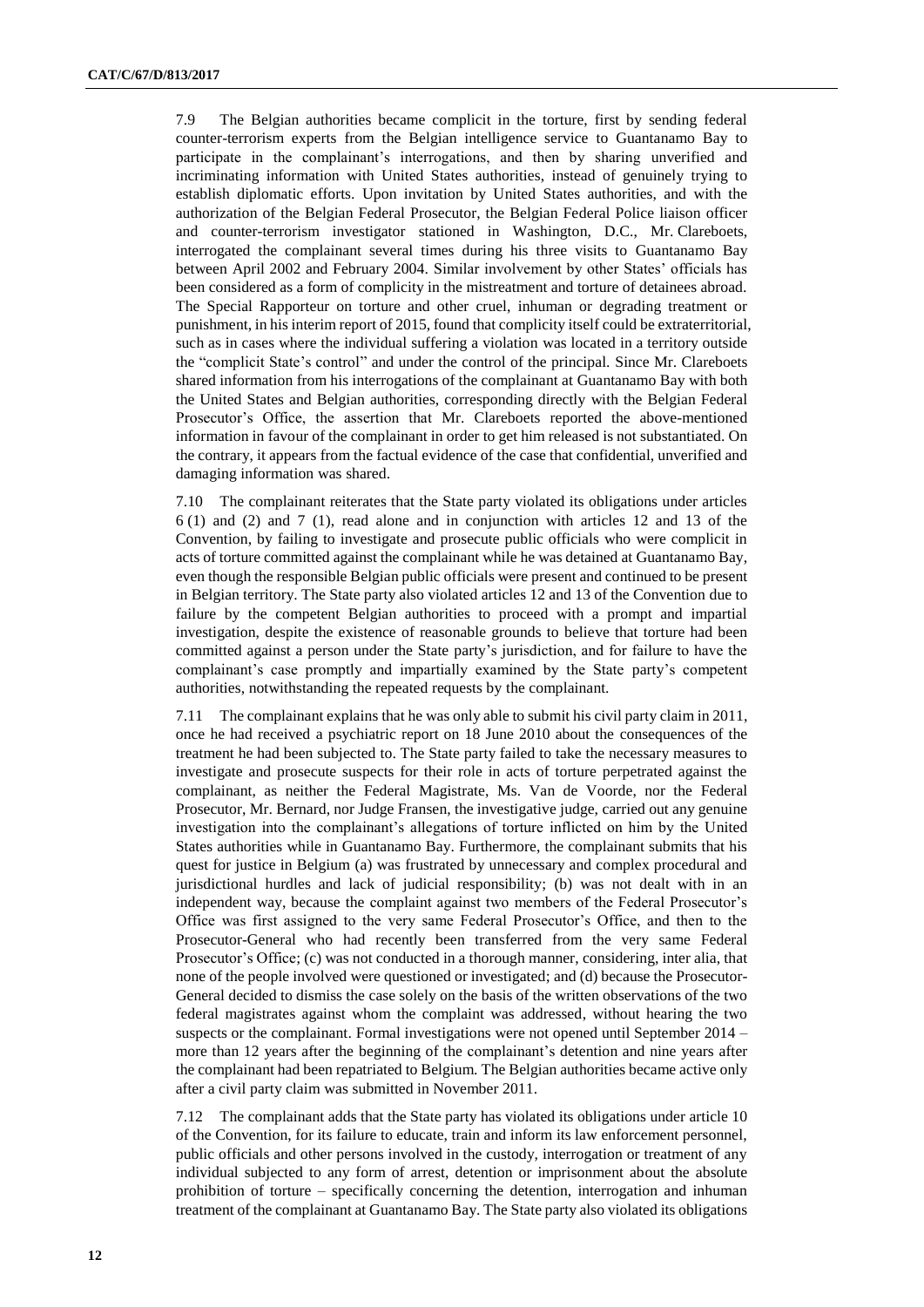under article 14 of the Convention as it failed to ensure that the complainant obtained redress, including rehabilitation, for torture committed against him while detained at Guantanamo Bay, particularly due to the failure of Belgian authorities to properly and genuinely investigate the complainant's allegations of torture.<sup>31</sup>

7.13 In conclusion, the complainant submits that he has never been recognized as a victim of torture by Belgium, a State that has a duty to protect him, but rather has been treated as an enemy. This began in Guantanamo Bay, where he was unfairly labelled and treated as an "unlawful enemy combatant", and continues to this day in Belgium, where he is stigmatized as a "former Guantanamo Bay detainee". The complainant's only desire is to try to put his life back together and live a normal life with his family. He requests that the State party provide him with full redress – as a victim of well-documented torture – for which Belgium bears significant responsibility.

#### **State party's additional observations**

8.1 On 5 April 2019, the State party submitted that the complainant had filed on 31 December 2018 a claim for civil extracontractual liability against Belgium before the Brussels Court of First Instance, due to the State party's unlawful actions, namely: collaborating actively with the United States authorities, and the absence of any effective assistance during the complainant's arbitrary detention and inhuman treatment in Guantanamo Bay, in violation of articles 3 and 5 of the Convention. The complainant also claimed that the State party had failed to undertake a prompt criminal investigation to establish accountability of the State party's officials, from 2011 to 2016, in violation of article 3, read together with article 13, of the European Convention on Human Rights.

8.2 The complainant requested provisional compensation of  $\epsilon$ 200,000, to be increased for interest and the costs of the procedure. During the opening hearing, on 11 January 2019, a calendar was established for the exchange of views between the parties, and a plenary hearing was fixed for 5 June 2020. The State party submitted that since the complainant had seized the Brussels Court of First Instance with the same claims, the complaint should be considered inadmissible.

### **Complainant's additional comments**

9.1 On 15 May 2019, the complainant submitted additional comments in response to the admissibility observations of the Government of Belgium, of 5 April 2019.

9.2 The complainant considers the State party's argument of inadmissibility due to pending parallel proceedings for extracontractual civil liability of Belgium as erroneous. The State party's position with regard to the civil claim filed on 31 December 2018 is that this would be barred by the statute of limitations, as the State party claimed that the time period of five years for claiming extracontractual damages would have elapsed. In the complainant's view, the State party is aiming to have both procedures closed for inadmissibility, rather than admitting the tort suffered by the complainant during his unlawful detention in Guantanamo Bay.

9.3 The State party's attempt to have the claim dismissed must be firmly rejected, as the claim is not supported by the provisions of the Convention. According to article 22 (5) (a) of the Convention, the Committee is not to consider any communications unless it has ascertained that "the same matter has not been, and is not being, examined under another procedure of international investigation or settlement". This means that only procedures on the same matter under international or regional human rights treaties are suitable for barring of the examination,<sup>32</sup> whereas the domestic civil claim filed by the complainant is not covered by that provision.

9.4 Article 22 (5) (b) requires the individual to have exhausted all available domestic remedies, unless the application of the remedies is unreasonably prolonged or is unlikely to

<sup>31</sup> See, for example, *Dimitrijevic v. Serbia and Montenegro* (CAT/C/35/D/172/2000), paras. 7.4–9.

<sup>&</sup>lt;sup>32</sup> Manfred Nowak and Elizabeth McArthur, "The United Nations Convention against Torture: a commentary", *Oxford Commentaries on International Law* (2008), para. 4.13.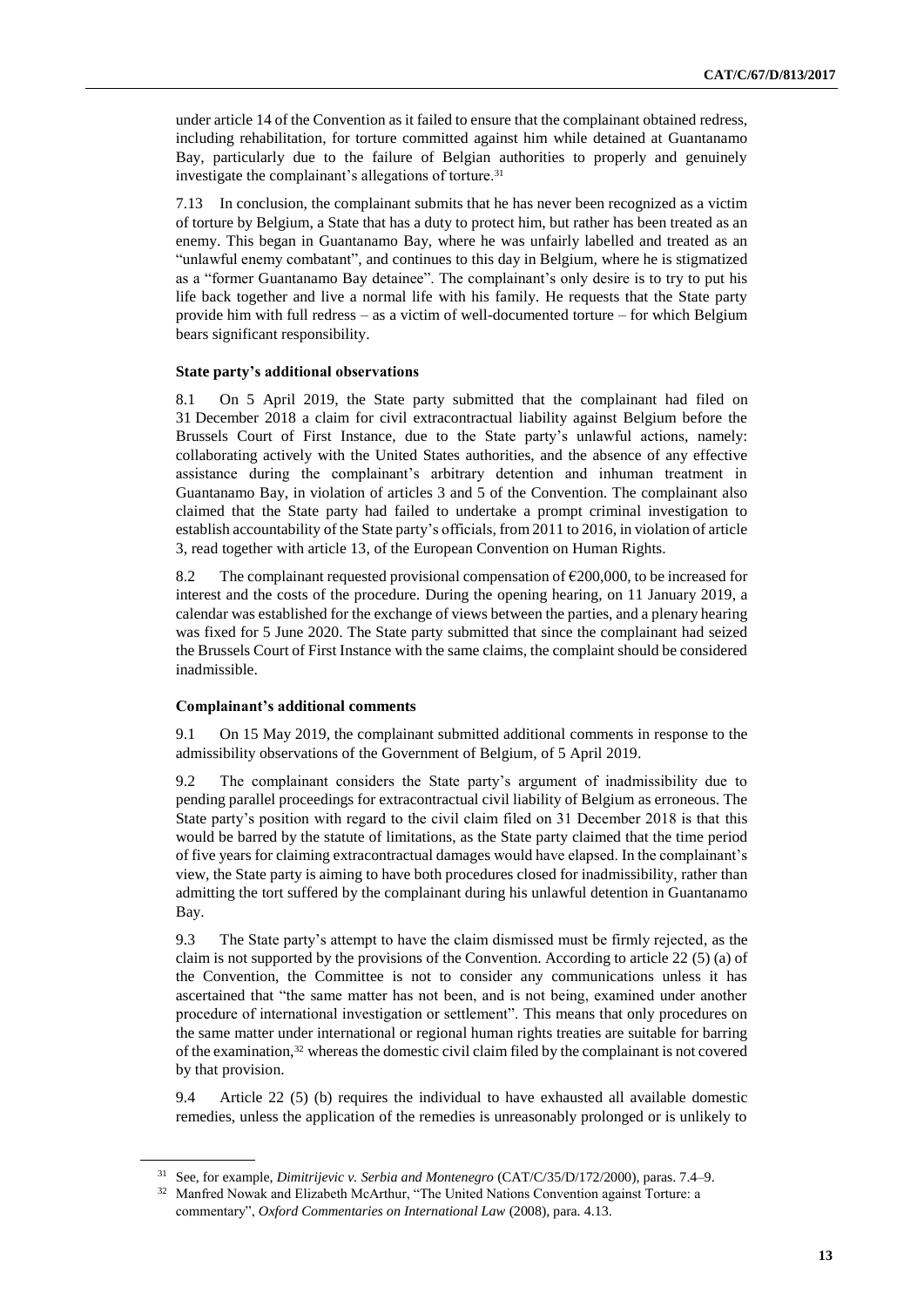bring effective relief to the victim. The complainant elaborated on those issues in his comments of 11 September 2017, and the State party acknowledged the exhaustion of all domestic remedies by the complainant in its response dated 6 August 2018 (see p. 6 above). In addition, the Committee has found that if the State concerned does not raise any objections on the point, it will assume that all available remedies have been exhausted.<sup>33</sup>

9.5 Moreover, the Committee has stated that when multiple remedies are available, it is sufficient that one of those remedies is exhausted without success. The victim is not required to pursue multiple ways to seek a remedy, such as through both criminal and civil proceedings, which would have been directed essentially to the same end, in order to file a petition before the Committee. Therefore, the criminal complaint filed by the complainant is sufficient and adequate in order to meet the procedural requirements for the submission of a complaint to the Committee, which do not require civil proceedings to be exhausted as well.

9.6 Article 22 (5) (b) of the Convention requires complainants to exhaust effective remedies, as the Committee has stated that it is within the scope of its competence to evaluate whether the domestic remedies are appropriate remedies "for the determination of the author's claims".<sup>34</sup> The complainant argues that the civil pecuniary proceedings that have been initiated against Belgium would have been inadequate for the purpose that the complainant was seeking at the time, that is, to see those responsible for his ill-treatment brought to justice. Furthermore, only "effective remedies" must be exhausted. The case law in regard to torture requires bringing the matter to the public authorities' attention so that it can be investigated and the State prosecutor can bring charges, exactly as the criminal suit filed by the complainant aimed to do; for such serious offences, the complainant is therefore not required to sue for damages because damages alone are not sufficient to constitute an effective remedy.<sup>35</sup>

9.7 When acts of torture are involved, the Committee may find a communication admissible – even when the complainant has not exhausted domestic remedies – if a State party's courts have been informed and are aware that a person has been tortured. According to article 12 of the Convention, States parties have an obligation to initiate ex officio prosecutions wherever there are reasonable grounds to believe that an act of torture has been committed, that is, even if the victim does not press charges or initiate proceedings.<sup>36</sup>

9.8 In conclusion, the civil proceedings that have now been initiated by the complainant are neither a procedure of international investigation or settlement under article 22 (5) (a), nor a remedy that must be exhausted under article 22 (5) (b) of the Convention.

#### **Issues and proceedings before the Committee**

#### *Consideration of admissibility*

10.1 Before considering any complaint submitted in a communication, the Committee must decide whether it is admissible under article 22 of the Convention.

10.2 The Committee recalls that, under article 22 (5) (a) of the Convention, it shall not consider any communication from an individual unless it has ascertained that the same matter has not been and is not being examined under another procedure of international investigation or settlement. The Committee recalls its jurisprudence that examinations by the European Court of Human Rights constitute such a procedure.<sup>37</sup>

10.3 The Committee considers that a communication has been or is being examined by another procedure of international investigation or settlement if the examination by the procedure relates or related to the same matter within the meaning of article 22 (5) (a). The same matter must be understood as relating to the same parties, the same facts and the same substantive rights. 38 The Committee observes that on 4 April 2016, the complainant

<sup>33</sup> See, for example, *M.S. v. Denmark* (CAT/C/55/D/571/2013), para. 6.2.

<sup>34</sup> See, for example, *M.A. v. Canada* (CAT/C/14/D/22/1995), para. 4.

<sup>35</sup> See, for example, *Kroumi v. Algeria* (CCPR/C/112/D/2083/2011), para. 7.4.

<sup>36</sup> See, for example, *Gallastegi Sodupe v. Spain* (CAT/C/48/D/453/2011), para. 6.4.

<sup>37</sup> See, for example, *A.A. v. Azerbaijan*, para. 6.7.

<sup>38</sup> *N.B. v. Russian Federation* (CAT/C/56/D/577/2013), para. 8.2.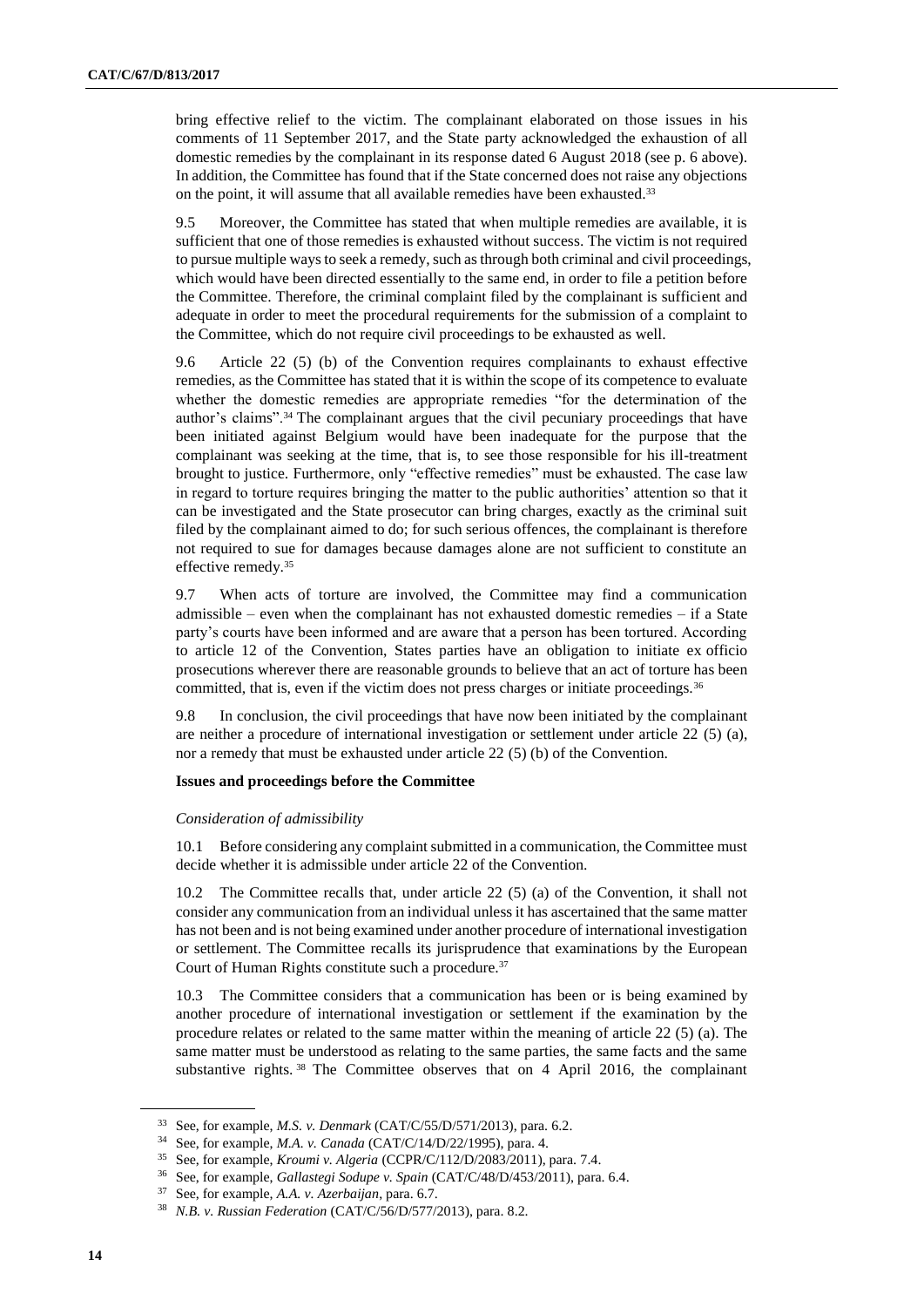submitted an application to the European Court of Human Rights against Belgium, invoking a violation of articles 3 and 13 of the European Convention on Human Rights (registered under No. 20232/16), which was declared inadmissible on 2 June 2016 by a single-judge decision (see paras. 2.17 and 4.3 above). The Committee observes the State party's argument that the same matter had already been considered since the European Court of Human Rights had deemed the case inadmissible for reasons related to the merits of the case rather than procedural grounds (see paras. 4.1–4.4 above). The State party argued that the European Court of Human Rights generally concluded inadmissibility if a defendant State did not exercise jurisdiction extraterritorially, while the State party asserted that formal procedural grounds for the admissibility of the application had been met (see para. 6.5 above). The Committee also notes the complainant's argument that the European Court of Human Rights declared the complainant's application inadmissible as the admissibility criteria set out in articles 34 and 35 of the European Convention on Human Rights had not been met, without providing any explanation as to the specific reasons that had led it to such determination. The complainant held that such a "blanket dismissal" could not be considered as an examination of the case in the context of article  $22(5)(a)$ , and that it was impossible to determine whether the case had been declared inadmissible by the European Court of Human Rights for procedural reasons only or also on substantive grounds (see paras. 5.1–5.5 and 7.2–7.4 above). The Committee observes that the complainant's application before the European Court of Human Rights appears to refer, except for the claims under article 10 of the Convention, to the same facts related to torture and lack of investigation as those raised in the present communication (see paras. 2.17 and 5.5 above). In this context, the Committee recalls that it is bound by the complainant's allegations of facts and evidence, while retaining discretion to assess legal claims stemming from the complaint.

10.4 While the Committee notes that the European Court of Human Rights, in its decision, does not set forth detailed reasoning for its finding of inadmissibility, the Committee observes that application No. 20232/16 was submitted to the European Court of Human Rights by the same complainant, was based on the same facts, and related predominantly to the same substantive rights as those invoked in the present communication. In these circumstances, the Committee considers that the same matter has been examined by another international procedure within the meaning of article 22 (5) (a), which it declared inadmissible for lack of substantiation. Accordingly, the Committee considers that the requirements of article 22 (5) (a) of the Convention have not been met in the present case and that the complaint is thus inadmissible.

10.5 In the light of the above finding, the Committee does not consider it necessary to examine separately the State party's arguments that the communication is also inadmissible as the domestic remedies remain pending, or that the complainant's claims are manifestly illfounded.

10.6 The Committee therefore decides:

(a) That the communication is inadmissible under article 22 (5) (a) of the Convention;

(b) That the present decision shall be communicated to the complainant and to the State party.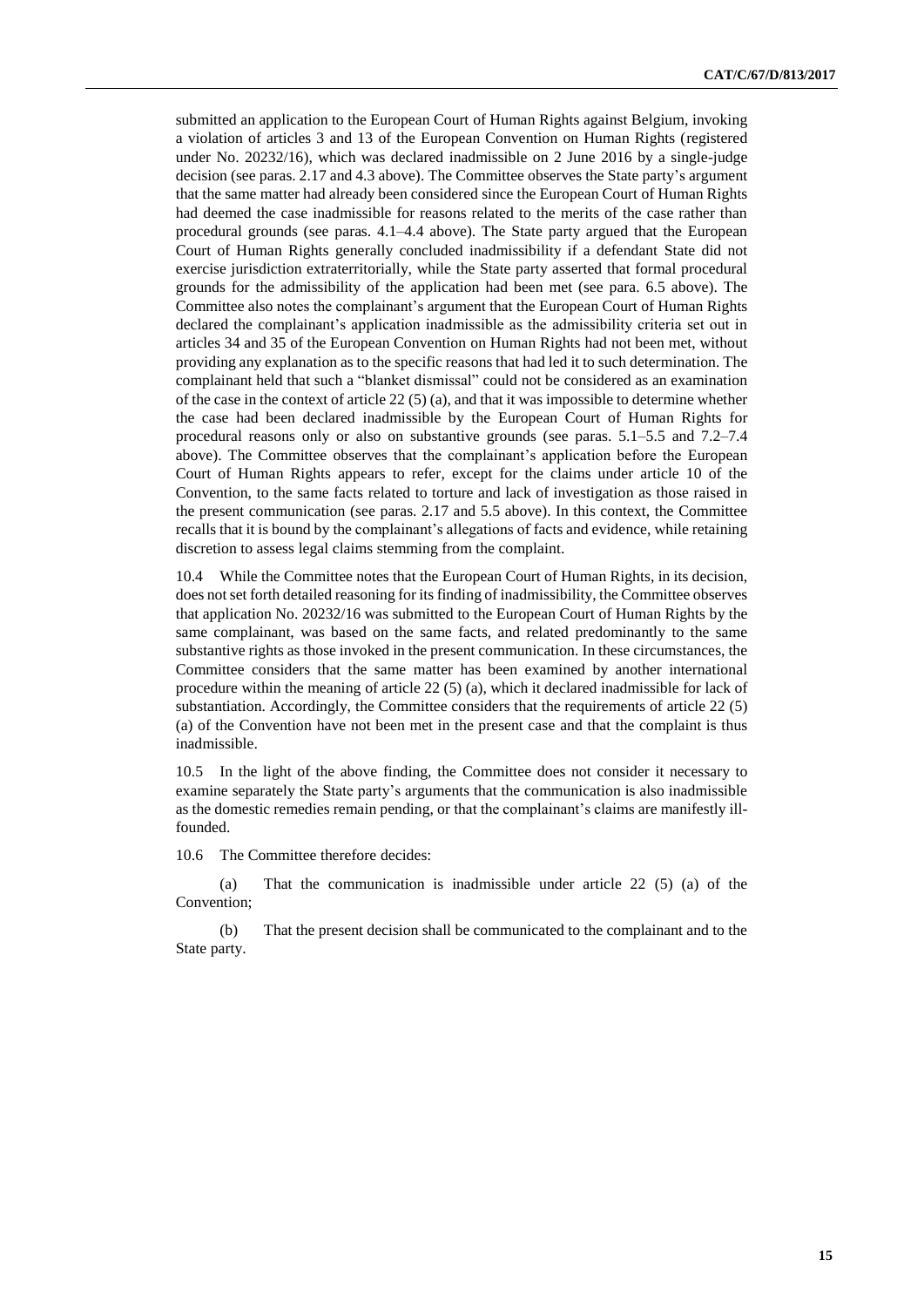## **Annex**

## **Opinion individuelle (dissidente) d'Abdelwahab Hani**

1. Je ne suis pas d'accord avec la décision d'irrecevabilité de cette requête, qui dévie de la jurisprudence du Comité et menace la cohérence de ses décisions.

2. Conformément au paragraphe 5 a) de l'article 22 de la Convention, le Comité n'examine aucune requête sans s'être assuré que la même question n'a pas été examinée et n'est pas en cours d'examen par une autre instance internationale d'enquête ou de règlement.

3. Le Comité a forgé sa jurisprudence sur le principe selon lequel une requête a été ou est actuellement examinée par une autre instance internationale d'enquête ou de règlement si l'examen par cette instance portait ou porte sur la même question au sens du paragraphe 5 a) de l'article 22 de la Convention. Par la « même question », il faut entendre une question qui concerne les mêmes parties, les mêmes faits et les mêmes droits<sup>1</sup>.

4. Le 2 juin 2016, soit moins de deux mois après l'introduction de la demande du requérant devant la Cour européenne des droits de l'homme, cette dernière, siégeant en formation de juge unique, a déclaré cette demande irrecevable, au motif que les conditions de recevabilité prévues par les articles 34 et 35 de la Convention européenne des droits de l'homme n'étaient pas remplies, sans expliquer son analyse ni les raisons précises qui l'avaient conduite à une telle conclusion.

5. Il n'est donc pas possible pour le Comité de savoir dans quelle mesure la Cour européenne des droits de l'homme a examiné la demande du requérant, notamment si elle a procédé à une analyse approfondie des éléments liés au fond de l'affaire, ce qui est essentiel pour déterminer si la « même question » a été examinée<sup>2</sup>.

6. C'est la motivation claire de la décision de la Cour européenne des droits de l'homme qui aurait pu permettre au Comité de juger si la requête avait déjà été examinée, et non le « soupçon » d'examen basé sur une vague référence sommaire et abstraite aux articles procéduraux 34 et 35 de la Convention européenne des droits de l'homme.

7. En basant sa décision sur un « soupçon d'examen » par la Cour européenne des droits de l'homme, le Comité dévie de sa jurisprudence et menace la cohérence de ses décisions.

8. La Convention est assez claire dans la distinction entre les deux phases de recevabilité et d'examen de fond. Le paragraphe 1 de l'article 22 définit « la compétence du Comité pour recevoir et examiner des communications », tandis que le paragraphe 5 a) du même article précise que « la même question n'a pas été et n'est pas en cours d'examen ». Ce n'est que lorsque la même question a été dûment examinée ou est en cours d'examen, au fond donc, que le principe de litispendance s'applique au Comité.

9. Subsidiairement, la Convention couvre dans ses dispositions un spectre plus large de droits autonomes et d'obligations spécifiques, invoqués par le requérant, que l'article 3 de la Convention européenne des droits de l'homme.

10. Dans ces conditions, le Comité aurait dû déclarer la requête recevable et procéder à son examen quant au fond.

11. En ce qui a trait au fond de l'affaire, pour des raisons de limite de mots, seule la conformité aux articles 2 et 14 de la Convention sera évoquée.

<sup>1</sup> *N. B. c. Fédération de Russie*, par. 8.2.

<sup>2</sup> *S. c. Suède*, par. 7.5 ; *Mozer c. Suisse* (CAT/C/57/D/584/2014), par. 9.4 et 9.5 ; et *H. A. c. Suède*, par. 6.3 à 6.6.